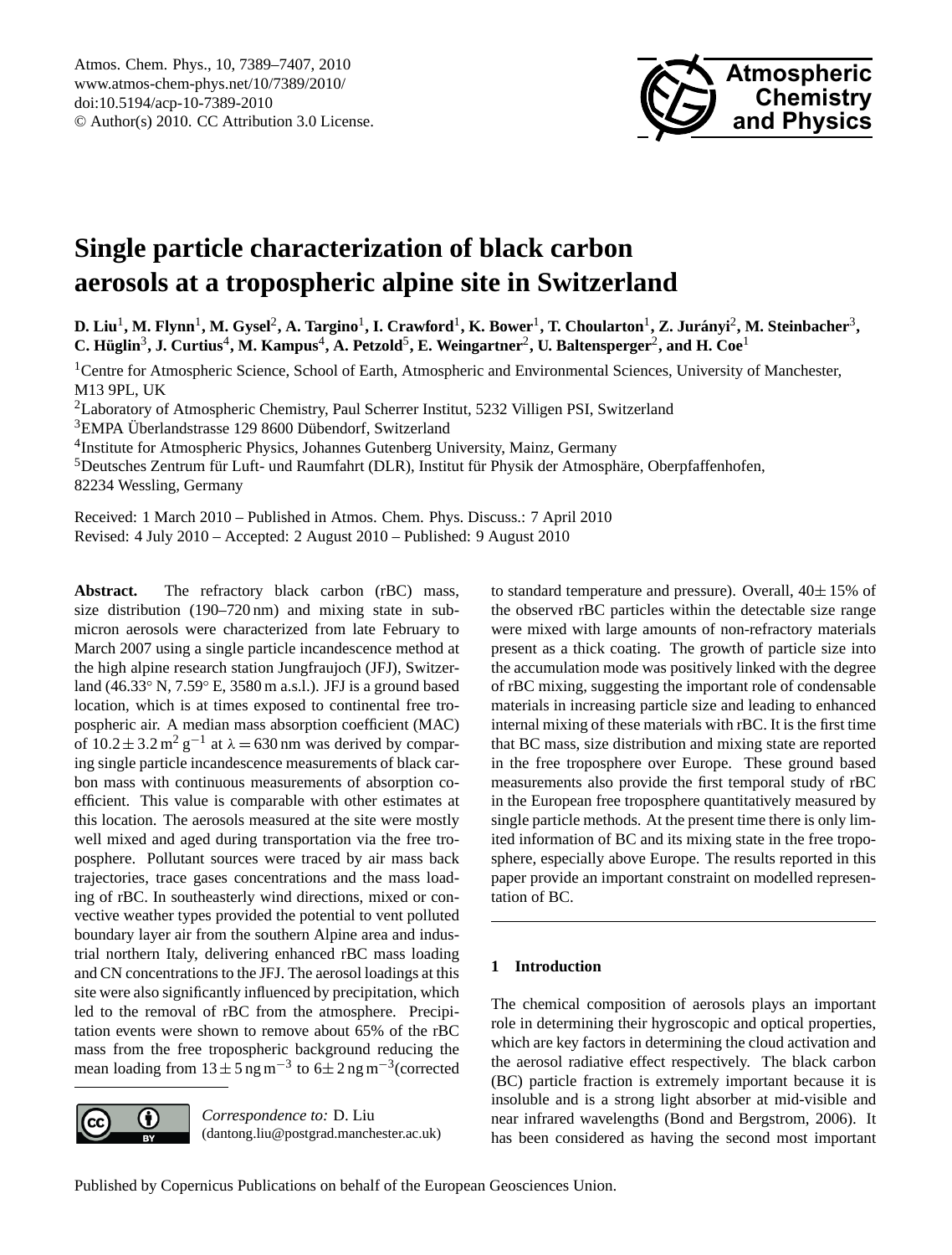warming influence after carbon dioxide (Ramanathan and Carmichael, 2008). BC is produced through a range of combustion processes that are not fully completed (Bond et al., 2004), e.g. fossil fuel combustion and biomass burning. It is refractory and initially hydrophobic (e.g. Weingartner et al., 1997), and this combined with its size distribution being biased towards the fine mode (Harris and Maricq, 2001; Kondo et al., 2006; Clarke et al., 2004), means that BC is less efficiently scavenged compared with other more hydrophilic and larger particles. After emission into the atmosphere, BC is processed by the condensation of secondary material such as sulfates, nitrates or organic matter, increasing the size and hygroscopicity of the particles (e.g. Dusek et al., 2006a). During atmospheric ageing, the refractory component of BC is chemically quite stable and so is relatively invariant, making BC an tracer of primary pollution, though its mixing state changes markedly. It has been used to compare the extent to which secondary material has formed on a particle population, i.e. by comparing with the relative amount of organic aerosols (Turpin and Huntzicker, 1995).

The sink of BC is primarily governed by wet deposition (Textor et al., 2006; Jacobson, 2004). The atmospheric lifetime of BC is particularly controlled by the time scale for BC to be converted from its initial hydrophobic state to a hydrophilic state. Modelling and observational studies have revealed that BC is more likely to act as a cloud condensation nucleus (CCN) at much lower critical sizes if coated (Henson, 2007; Dusek et al., 2006a), but this will depend on the composition of the coating material (Petzold et al., 2005a). However, due to the systematic limitations of most of the current bulk-based BC measurements (Collaud Coen et al., 2010), direct examination of BC mixing state is not possible. Furthermore, treating BC as internally or externally mixed can result in large differences in predictions of the global radiative budget (e.g. Chung and Seinfeld, 2002), due to the enhancement of the mass absorption efficiency when BC is internally mixed (Bond et al., 2006 and references therein). The impact of BC absorption can be further amplified when deposited on snow (Hansen and Nazarenko, 2004) or incorporated into cloud particles (Jacobson, 2006) because of the high reflectivity of the surrounding material.

The BC content of an aerosol layer has great impact on the positive radiative forcing of the solar-atmosphere system in the upper troposphere/lower stratosphere (UT/LS) because of its absorption of direct solar radiation (Ramanathan and Carmichael, 2008), in addition, it has the potential to be involved in ice nucleation, consequently reducing the cloud coverage to weaken the indirect cooling effect (Lohmann, 2002). The extent to which BC can be transported from ground sources to the UT/LS is highly dependent on its mixing state, as convection and frontal uplift provide the main mechanisms for transport from the boundary layer, during which the hydrophilic BC can be more efficiently removed via wet deposition. Alternatively, BC can be directly injected into the UT/LS by aircraft emissions at high altitude. However, a recent study by Hendricks et al. (2004) showed that the contribution from aircraft emissions in the UT/LS is minor but that different predicted BC size distributions lead to different impacts. Schwarz et al. (2008a) obtained profiles of BC from near-ground atmosphere to UT/LS in the tropical US, and observed that BC with a thicker and prevalent coating would result in absorption enhancement of at least 30% in the upper troposphere compared to BC that is assumed to be uncoated. These studies highlight the important contribution of BC from ground sources via vertical transport and the desirability to investigate the mixing state of BC.

To address questions related to the size distribution and mixing state of BC in sub-micron aerosols, a study was conducted at the Sphinx Laboratory of the Jungfraujoch highalpine research station (46.33° N, 7.59° E, 3580 m a.s.l.), Switzerland. The research station is located at the northern side of the main central European Alpine area, and provides an ideal site to study aerosols which have been transported to the free troposphere from a large range of sources across Europe and northern Africa. The site also receives pollution from local valleys primarily during the summer months. The transported particles contain considerable amounts of secondary material, as well as processed and/or relatively fresher primary particles. The refractory BC particles  $(rBC)^1$  $(rBC)^1$ in the accumulation mode were characterized via a single particle soot photometer (SP2), which also measured the optical size of both rBC and non-absorbing particles. The instrument is highly sensitive to low concentrations of aerosols, providing a clear segregation of rBC from other types of aerosols, and additionally can be used to derive information regarding the mixing state of rBC on a single particle basis. This paper investigates the behaviour of rBC at this site in a late winter season, considers the particle lifetime, and describes how removal processes relate to the size distribution of rBC and its mixing state. It was the first time that the behaviour of BC has been investigated on a particle by particle basis in the lower free troposphere over Europe.

## **2 Site description and meteorological conditions**

The data presented in this paper was sampled during the sixth experiment within the CLoud and Aerosol Characterization Experiments (CLACE6) programme conducted at the Jungfraujoch (JFJ) research station in the winter of 2007. This measurement site is surrounded by glaciers and rocks, and no local vegetation is present. The location and altitude make this site far remote from significant pollution

<span id="page-1-0"></span><sup>&</sup>lt;sup>1</sup>With respect to the terminology of BC, the incandescence channel of the SP2 (Sect. 3.2) measures the refractory black carbon (rBC) (Schwarz et al., 2010) as opposed to the light absorbing carbon (suggested by Bond and Bergstrom, 2006), or BC that is most often used in models or derived from filter based optical absorption measurement. Therefore the rBC is used in this paper to consistently define the BC properties measured using this instrument.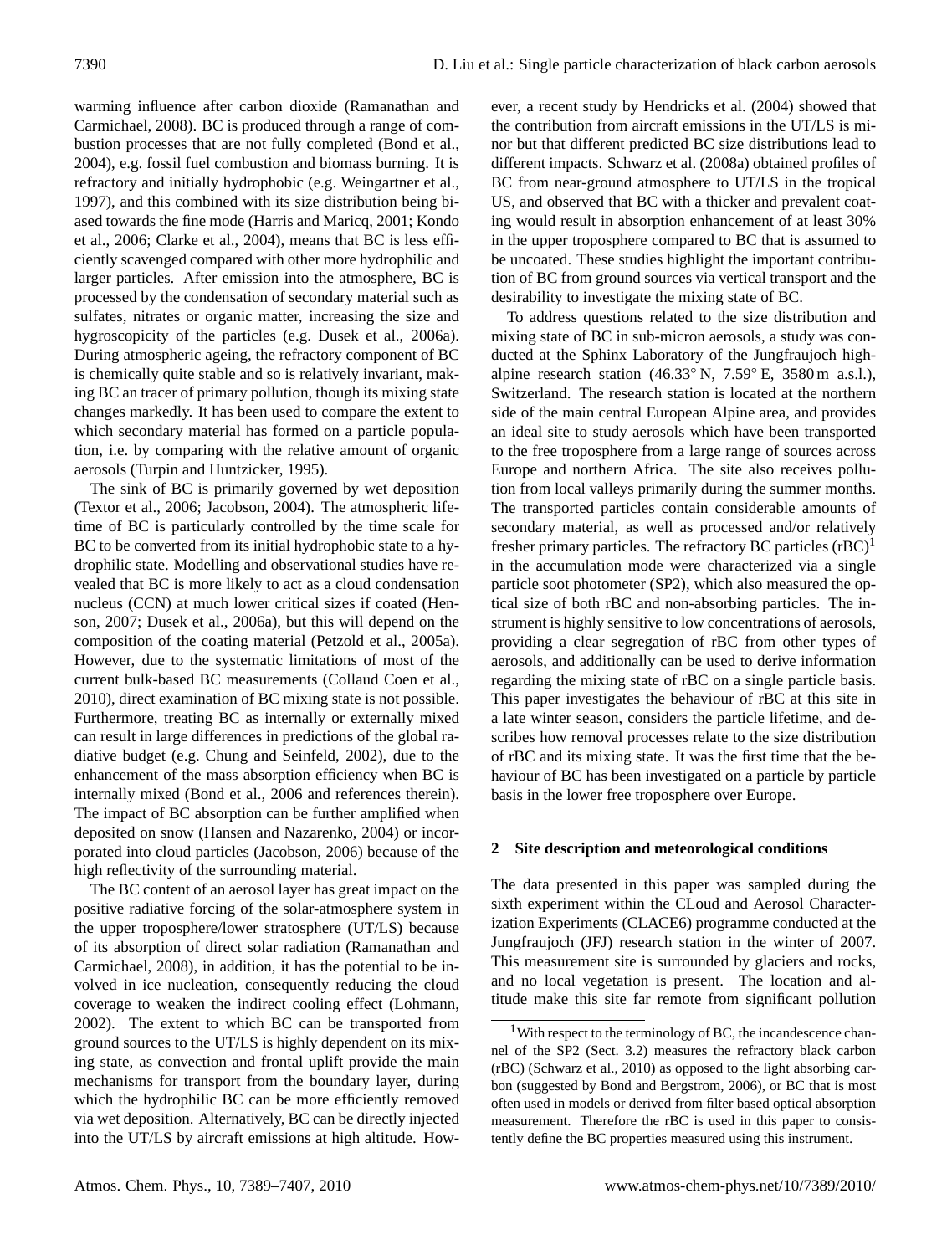sources and the local emissions from the station and the tourist facilities are negligible since all heating is electrical (Baltensperger et al., 1997) and other combustion sources are kept at a minimum.

During summer, the local meteorology and topography exert a predominant influence on the JFJ. The site is influenced by a combination of valley-mountain and mountain up-slope circulations, giving a clear diurnal cycle of aerosol concentrations as a result of the injection of planetary boundary layer air into the free troposphere air during the afternoon. On occasion, the JFJ site can also be a receptor of pollutants from regional sources, for example from the Po Valley caused by ascent of air from the convective boundary layer. This mainly occurs under subsidence conditions associated with the presence of an anticyclone over the Alps (Lugauer et al., 1998, 2000). Vertical transport tends to be more frequent during the summer months but has also been observed in wintertime (Zellweger et al., 2003). During the winter months, the convective processes are much less vigorous and aerosol concentrations are mostly controlled by regional and long-range tropospheric circulation systems (Baltensperger et al., 1997; Lugauer et al., 1998). The long-term aerosol measurements from this site have been thoroughly analyzed and reported by Baltensperger et al. (1997) and Collaud Coen et al. (2007).

Continuous aerosol sampling was conducted during CLACE6 from mid February 2007 to mid March 2007. For most of this time, the high-alpine site was receiving remote continental/marine air masses from the free troposphere, but under the influence of varying anticyclonic air systems, pollutants from different regions of Europe and Atlantic Ocean (Fig. 1, A1–A5) were observed. The dominant local horizontal wind directions measured by a sonic anemometer (Metek, manufactured by Lymington, UK) were observed to be from either the north (N) or southeast (SE) (Fig. 1, B). This wind pattern has been observed in other studies and is due to the JFJ location between the Jungfrau (4158 m) and Mönch  $(4089 \text{ m})$  mountains, channelling the local flow in a north-western or south-eastern direction. In the northerly wind direction, air from the Swiss plateau is advected to the Jungfraujoch, while in south-easterly winds, the air comes from the southern Alpine area and industrial northern Italy. Alfarra et al. (2007) have shown that many rural regions in the Alps rely on wood burning for home heating during the winter and this provides a significant source of particulate in this season. However, the site was subjected to periods of heavy precipitation during the first half of the experiment, resulting in a considerable fraction of aerosols being washed out. Clouds were present at the site for approximately 60% of the experimental period. The phase of the cloud varied from periods when liquid-water clouds were dominant to periods when the clouds were almost entirely composed of ice particles. The aerosols sampled at this site experienced a combination of precipitation and cloud processing.

The aerosol data were also analysed as a function of the synoptic weather types defined by Schüepp (1979) in the Alpine Weather Statistic (AWS), which is a synoptic weather type parameterization that describes the synoptic meteorology over the whole Swiss region. The classification is based on the combination of four key parameters (Wanner et al., 1998): 1) speed of the surface wind derived from the surface pressure gradient, 2) direction and speed of the 500 hPa wind, 3) height of the 500 hPa surface over the central point of the system, 4) baroclinicity. This results in 40 weather situations which can be grouped into three basic weather types (convective, advective, mixed) and eight extended weather types (Table 1). For the advective types, the horizontal motion of the atmosphere is dominant (which in Alpine areas may lead to well marked up-slope and lee phenomena, e.g. Föhn), while for convective types vertical motion is dominant. For the mixed weather type, both horizontal and vertical wind components are significant. Lugauer et al. (1998, 2000) showed that these weather types had a strong influence on the aerosol signal at the Jungfraujoch.

# **3 Instrumentation, sampling and data analysis methodology**

#### **3.1 Sampling inlet**

Aerosol particles were sampled using an inlet system mounted on a platform above the Sphinx Laboratory. This sampling inlet was fitted with a heater ( $25^{\circ}$ C) on its upstream end, which was designed to evaporate cloud particles with an aerodynamic diameter smaller than 40  $\mu$ m at wind speeds up to 20 m s−<sup>1</sup> (Weingartner et al., 1999). Larger particles may penetrate the inlet at lower wind speeds, thus both the particles incorporated into cloud particles and non-activated interstitial aerosols can be sampled. The instruments were located behind the inlet system in the laboratory at room temperature and the aerosols were sampled under dry conditions (Relative Humidity  $<$  20%). A separate inlet system close to the aerosol inlet was used for the observation of gaseous species. It consists of a stainless steel tube (inner diameter 90 mm) heated to 10 °C and ventilated at  $850 \text{ L min}^{-1}$ , a glass manifold (inner diameter 40 mm) flushed with  $250$  L min<sup>-1</sup> and perfluoroalkoxy (PFA) teflon tubes to connect the instruments to the glass inlet.

#### **3.2 The instrumentation**

The physical properties of rBC were characterized by a single particle soot photometer (SP2, manufactured by Droplet Measurement Technologies©, DMT, Boulder, USA). The SP2 can optically size particles in the diameter range 200 nm–720 nm. An intra-cavity Nd:YAG laser beam (Stephens et al., 2003)  $(1.064 \,\mu m, \text{TEM}_{00})$  mode, intensity  $\sim$  1MW cm<sup>-2</sup>) is used for particle detection on a single particle basis (Schwarz et al., 2006). As particles pass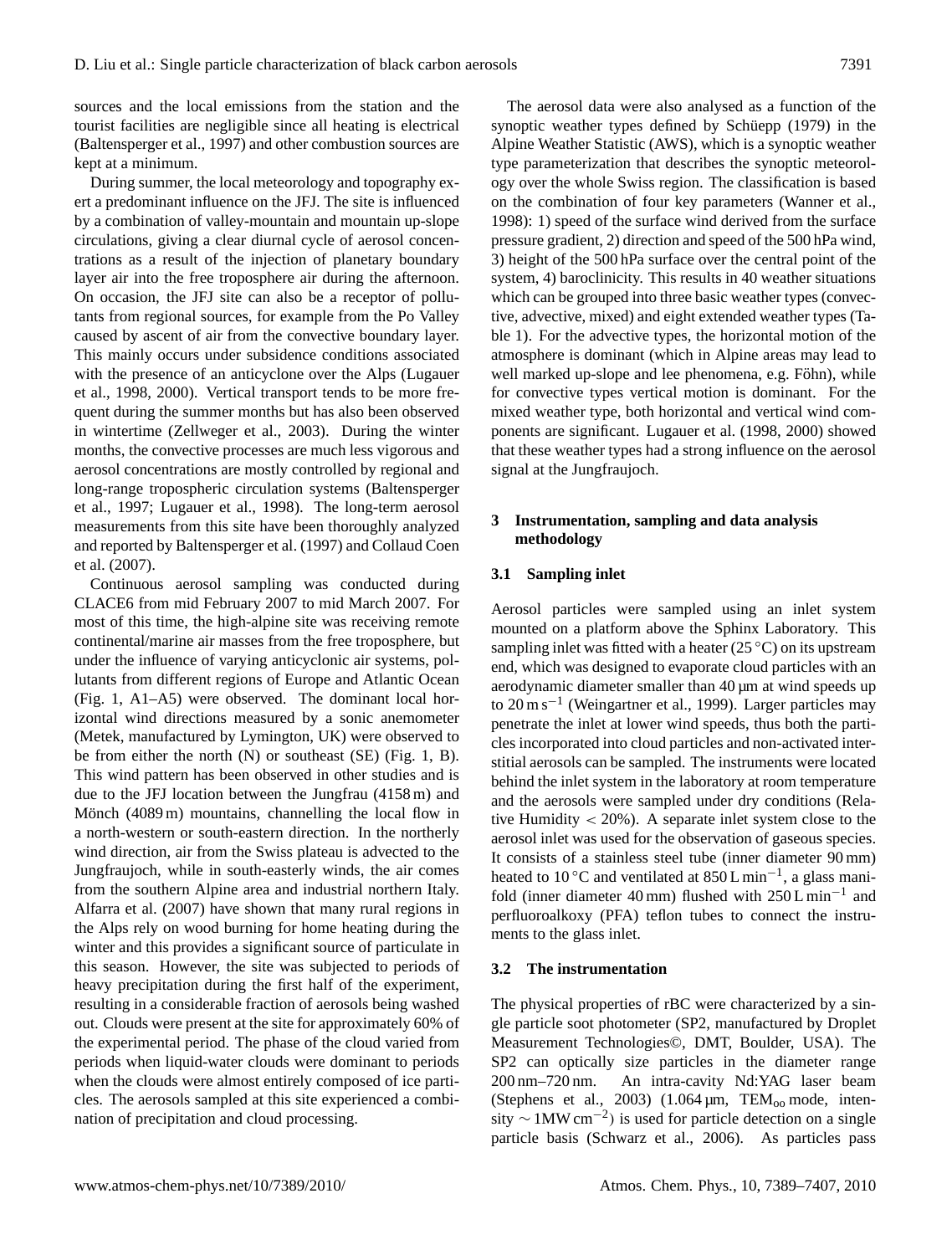

**Fig. 1. Fig. 1.** The experimental site was influenced by air mass history and local wind direction (A1–A5), back trajectory analysis calculated by NOAA Hybrid Single-Particle Lagrangian Integrated Trajectory model (HYSPLIT; Draxler, 2003). Time periods are classified according to the history of the air mass over the previous three days. Back trajectories are shown for arrival at 3400 m, 3600 m and 3800 m a.s.l. over the Jungfraujoch, labelled by the arriving date and are coloured by air pressure. (B) Wind rose plot for the whole experiment period, individual wind direction measurements are accumulated and the relative frequency is shown as a percentage. The plot is coloured according to the probability of wind speed.

through the laser beam they scatter the laser light and hence their optical size can be determined by analyzing the peak amplitude of the scattered light signal. If the particle contains strongly absorbing components, such as BC, it also absorbs the laser radiation and is heated, thus exceeding the boiling temperatures of any non-refractory coatings, before the refractory absorbing core eventually incandesces and emits significant thermal radiation. The emitted black body radiation is proportional to the mass of the absorber and the boiling point of the absorbing core is characteristic of the composition of the particle (Schwarz et al., 2006). Incandescence radiation is measured using two detectors, one has a broad bandwidth and the other is set at a narrow bandwidth close to the maximum of the blackbody radiation emitted by incandescing rBC. The ratio of signals from these two detectors provides information on the temperature of the incandescing particle and hence its composition. Two further detectors characterize the intensity of the scattered laser radiation. All detectors record the evolution of single particle-laser interactions simultaneously with a time resolution of  $0.2 \mu s$ .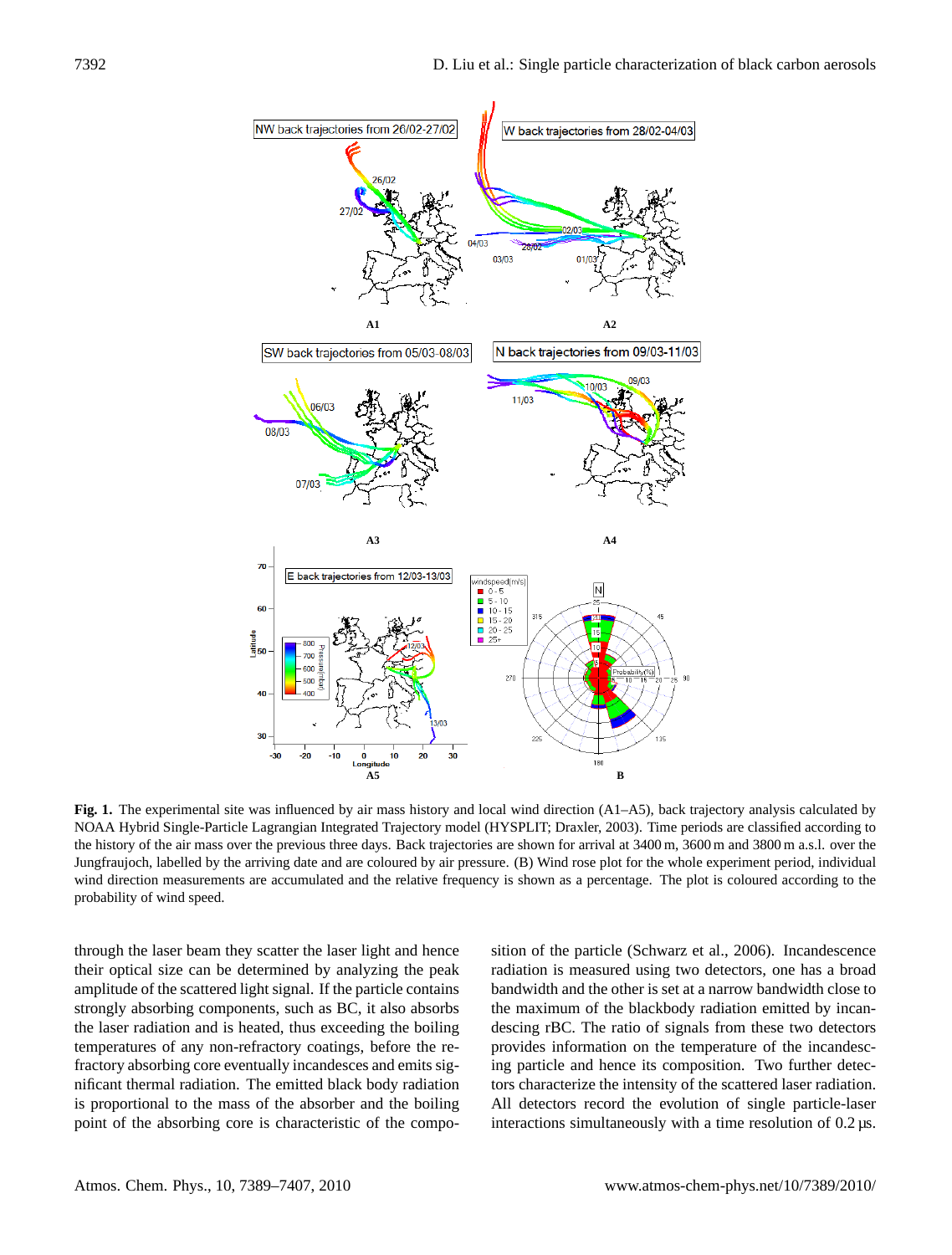| Basic weather<br>type | Extended<br>types | Abbreviation | Synoptic motion                         | Occurrence during<br>this study |
|-----------------------|-------------------|--------------|-----------------------------------------|---------------------------------|
| Convective            | Anticyclonic      | CA           | Subsidence                              | 19%                             |
|                       | Indifferent       | CI           | Small-scale<br>circulations             | 18%                             |
|                       | Cyclonic          | <b>CC</b>    | lifting                                 |                                 |
| Advective             | West              | AW           | W at 500 hPa                            | 45%                             |
|                       | North             | AN           | NW-N at 500 hPa                         |                                 |
|                       | East              | AЕ           | NE-SE at 500 hPa                        |                                 |
|                       | South             | AS           | S-SW at 500 hPa                         |                                 |
| Mixed                 | Mixed             | М            | Active cyclone or<br>jet flow or vortex | 18%                             |

**Table 1.** The 3 basic and 8 extended types of the Alpine weather statistics and their dominant synoptic scale motion.

The particles are classified as rBC or non-BC according to the presence of the incandescence signal.

The mass determination of rBC by the SP2 has been observed to be independent of particle shape (Slowik et al., 2007) and the coating components of rBC to a large extent (Moteki and Kondo, 2007). Hence the SP2 can be calibrated by absorbing particles whose mass can be determined. The incandescence signal was calibrated using commercially available standard glassy carbon spheres (supplied by Alpha Aesar, Inc., Ward Hill, Massachusetts, with density 1.42 gcm−<sup>3</sup> ), which were size-selected by introducing a differential mobility analyzer (DMA) upstream of the SP2 down to single particle mass loadings of about 12 fg. Multi-charged particles were rejected using the scattering signal measured by the SP2. The calibration between the rBC mass and peak intensity of the incandescence signal was shown to be linear  $(R<sup>2</sup> = 0.97)$  when single rBC mass is below 130 fg, agreeing with the laboratory results by Slowik et al. (2007). The composition of the absorbing component of ambient particles was determined from the ratio of the two incandescence signals, in turn rBC particles were identified and their mass was determined from the calibrated peak intensity of the incandescence signal. The diameter of the rBC core is termed as the mass equivalent diameter  $(D<sub>ME</sub>)$ , since it is determined from the mass, and given by:

$$
D_{\rm ME} = (6M/\rho_{\rm BC}\pi)^{1/3} \tag{1}
$$

Where *M* is the particle refractory mass derived from incandescence signal with uncertainty  $\pm$  5–9%,  $\rho_{BC}$  is used as the average effective density of atmospheric rBC  $(1.9 \text{ gcm}^{-3})$ recommended by Bond and Bergstrom (2006). In reality, BC is likely to be irregular in shape thus  $D<sub>ME</sub>$  provides a minimum estimation of the surface of the atmospheric soot particle. This uncertainty is significantly reduced when thick coatings are present which restructure the BC by compacting soot aggregates (Weingartner et al., 1995).

Monodispersed polystyrene latex spheres (PSL, refractive index ∼ 1.59, Gao et al., 2007) of known sizes were used to calibrate the scattering signal and monitor the laser intensity throughout the experiment. Laser power variation was less than 10% during the entire operation period of the SP2, resulting in variations of optical size of less than 6%. Additionally, Baumgardner et al. (2007) point out the uncertainty in the derived optical diameter is within  $\pm 30$  nm, assuming the coating is sulphate. Overall, the optical diameter  $(D<sub>O</sub>)$ of non-absorbing particles can be determined from PSL calibration with uncertainty about  $\pm 8\%$  within size range 200– 720 nm for this study, and the optical size below or above the SP2 detection limit will not be triggered or saturate the detectors respectively.

The  $D_{\rm O}$  for absorbing particles can be underestimated because the particle size will begin to decrease before it reaches the centre of the laser beam as the coating material evaporates, which means the detected scattering signal does not correctly represent the original optical size. An extrapolation technique can overcome this problem by applying a detectable laser beam center position and fixed signal distribution shape (Gao et al., 2007). This needs a hardware modification that had not been carried out on the instrument at the time of the experiment. The uncertainty of optical sizing of rBC is estimated to be about 6–55% by comparing the scattering signal of rBC and non-absorbing particles of the same size in the laboratory study afterwards. This effect is more significant for larger rBC cores and with higher volatility of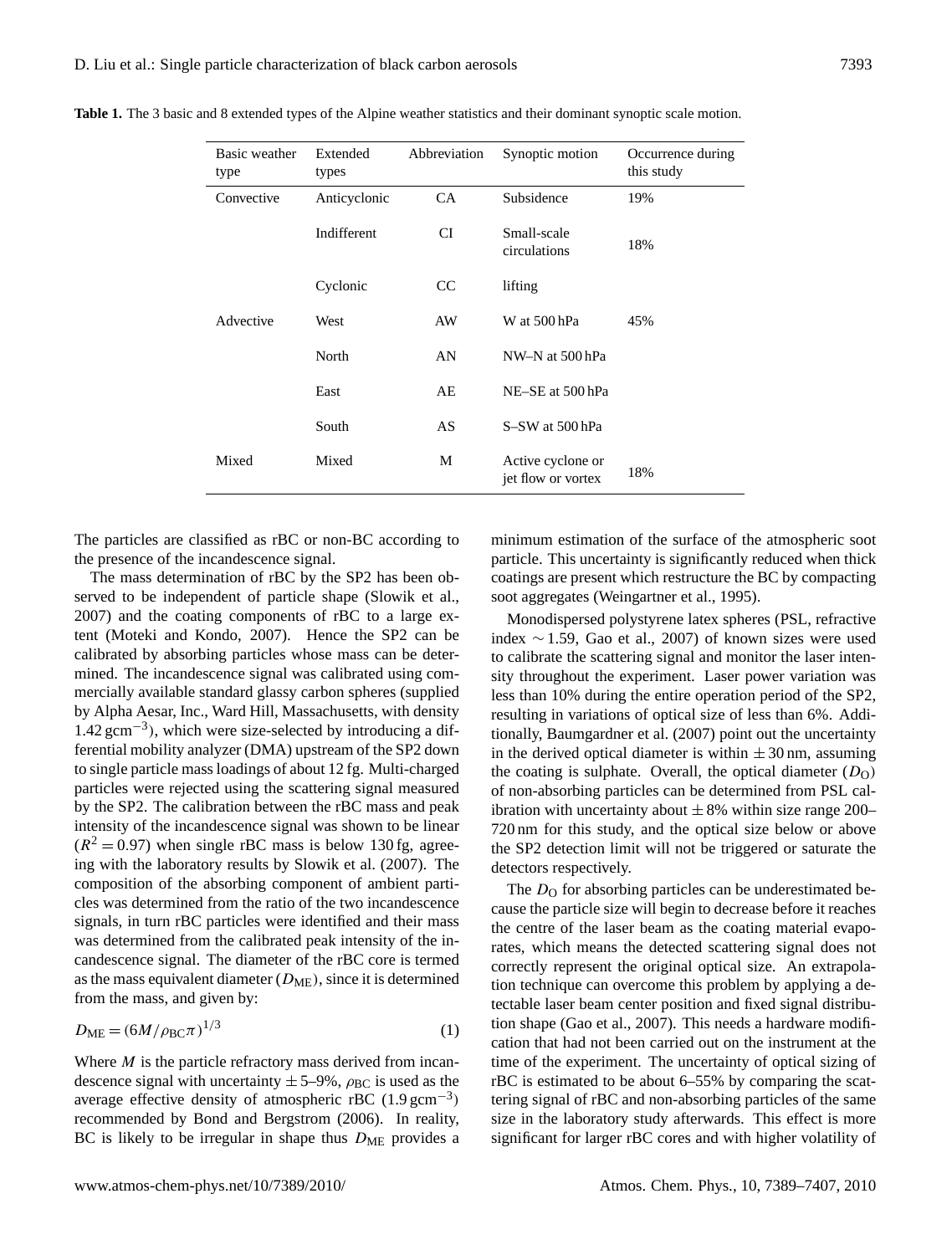coating materials. In addition, soot aggregation can enhance the scattering property significantly (Liu and Mishchenko, 2005). The mass fraction (MF) of a rBC core of mass  $M$ , is calculated by Eq. (2):

$$
MF = \frac{M}{\frac{1}{6}\pi D_0^3 \rho_{av}}
$$
 (2)

The average density of a particle  $(\rho_{av})$  used in this study was 1.8 g cm−<sup>3</sup> , following Cross et al. (2007). The uncertainty of the density can vary with coating composition by approximately 41% from pure sulfate to organic. However, in reality the coating is typical multi-component. The overall uncertainty for M resulting from the  $\rho_{av}$  is estimated to be  $\pm 23\%$ .

A significant number of rBC particles are smaller than the lower detection limit of the SP2, which is about 190 nm in this study (∼ 6 fg rBC mass), leading to systematic underestimation of rBC mass. To account for this, previous studies have estimated the total BC by extrapolating the mass size distribution according to a single lognormal mode (Schwarz et al., 2006). A similar approach is applied to the dataset presented in this paper (constrained at the modal centre, diameter 190–210 nm, Fig. 8a), where about 40–60% mass or 30% number of the entire rBC population has been detected by the SP2. The mass or number concentrations of rBC presented in this paper have been corrected for these effects, and are quoted at standard temperature and pressure (STP; 273.15 K, 1013.25 hpa). The larger rBC particles that saturate the detectors represent about 0.2–0.6% of the total population of rBC, which is of minor importance in influencing the derived rBC total mass loading, and this fraction showed little variation under different conditions during this study.

In addition to the characterization by the SP2, a Multi-Angle Absorption Photometer (MAAP, Thermo ESM Andersen) was employed to quantify the aerosol light absorption coefficient  $\sigma_{\text{abs}}$ . The MAAP measured the transmission and the back scattering of a light beam at a defined wavelength ( $\lambda = 630$  nm during this experiment) through a fibre filter, where the aerosol is sampled continuously and simultaneously. The light absorption coefficient is obtained from a radiative transfer scheme which corrects for artefacts caused by the interaction of the light with the filter material and offaxis detection at multiple angles is used to correct for the effect of scattering (Petzold and Schönlinner, 2004; Petzold et al., 2005b).

A Condensation Particle Counter (CPC, TSI 3010 model) measured the condensation nucleus (CN) concentration of all sub-micron aerosols with a diameter greater than 10 nm. Therefore a measure of the sub-micron/accumulation mode ratio can be derived from the ratio of the particle numbers measured by the CPC and the SP2. The rBC number fraction is defined as the rBC number concentration measured by the SP2 relative to the CN concentration. Additionally, continuous observations of atmospheric trace gases such as carbon monoxide (CO) and nitrogen oxides  $(NO<sub>x</sub>)$  were continuously performed as part of the Swiss National Air Pollution Monitoring Network.

Precipitation type was measured by the VPF-730 present weather sensor (BIRAL, UK). This instrument primarily determines the precipitation type by the measured ratio of the atmospheric back scattering coefficient to the atmospheric forward scattering coefficient. A ratio greater than a specific value indicates snow while a ratio lower than a threshold value indicates rain. As a secondary approach, the size and velocity distributions of the precipitation particles complement this primary measurement to provide information on different precipitation types. The precipitation particles are counted by measuring the amplitude and duration of the light pulse created by each precipitation particle as its falls through the sample volume. Small numbers of particles with distributions not indicative of rain or snow are considered not to be precipitation and are rejected by false alarm algorithms.

#### **4 Results and discussions**

## **4.1 rBC mass loading and absorption property**

Figure 2 presents the time evolution of total rBC mass loading measured by SP2 and the light absorption coefficient determined by the MAAP during the entire experiment, indicating a general positive correlation between both instruments, as Fig. 3a further reveals.

Due to the indirect measurement of BC mass by the MAAP, an empirical converter, which is defined as mass absorption cross section (MAC) (Bond and Bergstrom, 2006), is needed to translate the measured light absorption coefficient of bulk aerosols into the estimated BC mass. The absorption coefficient measured by the MAAP is obtained from the reported mass concentration multiplied by the MAAP internal MAC of  $6.6 \text{ m}^2 \text{ g}^{-1}$  (Petzold et al., 2005b). A variety of uncertainties can be propagated by this empirical conversion, because the MAC of BC is not a constant, rather it is associated with different sources and combustion conditions (Schwarz et al., 2008b), and is highly influenced by the wavelength, size and mixing state of BC (Bond et al., 2006), i.e. the absorbing efficiency can be enhanced as much as 50% by an internal coating. Because of the capacity of the SP2 to directly measure the rBC mass concentration, the value of MAC can be derived through the following relationship involving the MAAP measured light absorption coefficient and the rBC mass concentration ( $MAC = \sigma_{abs}/Mass_{BC}$ ). The distribution of the MAC values for the BC particles measured in this study is presented in Fig. 3b. A median value  $10.2 \pm 3.2$  m<sup>2</sup> g<sup>-1</sup> of MAC at  $\lambda = 630$  nm is obtained, which is higher than the previously measured results at this site during winter (7.6 m<sup>2</sup> g<sup>-1</sup>) obtained by Cozic et al. (2008a), but lower than that in the summer  $(11.1 \text{ m}^2 \text{ g}^{-1})$  (Cozic et al., 2008a). This discrepancy may partly result from the biases of the thermo-optical bulk measurements of the BC mass by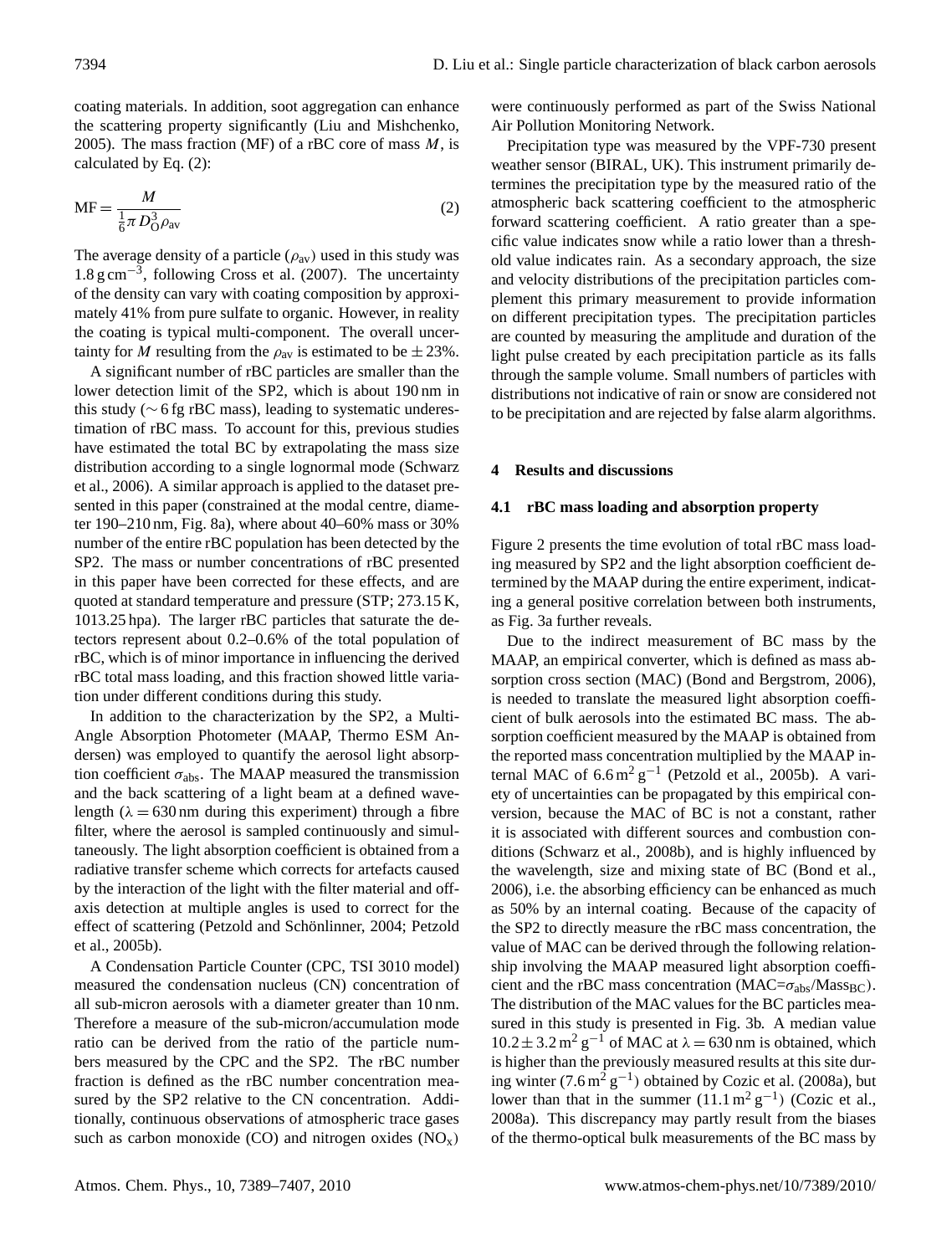

**Fig. 2.** Time series of total rBC mass loading from the SP2 and absorption coefficient measured by the Multi-Angle Absorption Photometer (MAAP) for the entire experiment. The five synoptic periods classified by back trajectory analysis (Fig. 1, A1–A5) are separated by dotted lines. The top text line indicates the recognized weather types as detailed in Table 1, with arrows denoting respective periods. Particularly, the time periods when the dominant horizontal wind direction is southeast (SE) are coloured as yellow columns; the dark blue columns mark the periods of heavy precipitation (heavy snow, precipitation particle concentration over  $200 \, \text{L}^{-1}$ ) as recorded by a present weather sensor.

Cozic et al. (2008a), but can also be caused by the different aerosol sources and varying mixing state of BC, for example, the median MAC observed in this study falls within the reported MAC from biomass burning  $(13.3 \pm 3.0 \,\text{m}^2 \,\text{g}^{-1})$  by Schwarz et al. (2008b), whereas the MAC from urban emission was observed to be much lower  $(7.5 \pm 2.0 \,\text{m}^2 \,\text{g}^{-1})$ . Figure 3b provides a reference MAC value to translate the measured absorption coefficient to the BC mass at this site, and gives an estimate of the uncertainty for this conversion.

The uncertainties to determine the MAC values could arise from the random noise of the filter-based measurements and the systematic error to estimate the total rBC mass loading by extrapolating the SP2 detected mass size distribution with the assumption that the lognormal distribution could represent the rBC modes outside the SP2 detection (Fig. 8a). An inter-comparison study by Slowik et al. (2007) shows that the MAAP measurement of opticallyabsorbing mass was higher by ∼ 50% than that measured by the SP2, and this discrepancy could be further enhanced by  $\sim$  20% when soot was coated, given at this site the aerosols observed have experienced substantial transportation and intense cloud-precipitation scavenging. This may contribute to an overestimation of MAC values. In addition, the presence of light absorbing organic aerosols may also positively bias the conversion between absorption coefficient and BC mass (Lack et al., 2008; Subramanian et al., 2007).



**Fig. 3 Fig. 3. (A)** Correlation between absorption coefficient measured using the MAAP and total rBC mass loading measured using the SP2, plotted in logarithmic scale (left) and linear scale (right) respectively. The linear regression line and parameters are shown on the linear scale plot. **(B)** Probability distribution of derived mass absorption cross section (MAC).

## **4.2 The determination of BC mixing state**

The peak incandescence signal of a rBC particle measured by the SP2 can be delayed relative to the peak scattering signal of the same particle if the rBC core is surrounded by a coating because the heat generated by the absorption of laser radiation from the absorbing core is used to evaporate the coating before the onset of incandescence. The time delay between the peak intensity of the scattering and incandescence signals gives a measure of the coating evaporation time  $(T)$ . T has been observed to exhibit a significant increase when rBC is substantially coated (Schwarz et al., 2006; Moteki and Kondo, 2007), which is used to diagnose the mixing state of BC. Figure 4a gives two examples of single rBC particles, both with the same size of rBC core but with differing abundances of coating components. It can be seen that a thicker coating has increased the scattering signal and  $T$  for a given laser intensity.

As the coating on a particle increases, for a fixed rBC mass the MF will reduce and it is expected that  $T$  will increase. This behaviour is indicated in Fig. 4b, showing the 10 000 rBC particles collected during the experiment. Little variation in  $T$  is observed for particles with a MF above 0.27, because little time is required to evaporate thin coatings on rBC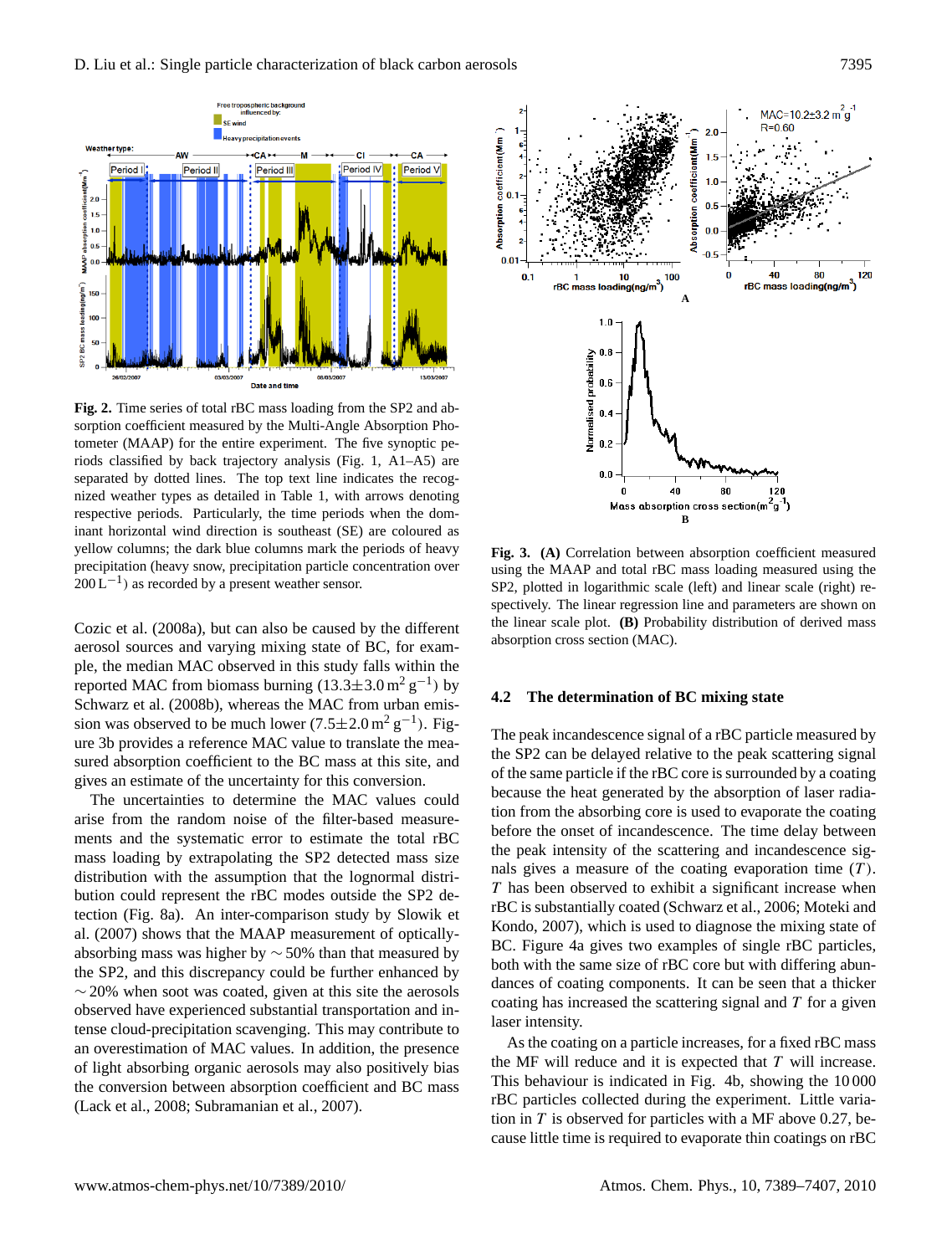

**Fig. 4. (A)** Two examples of detected rBC in single particles, both having the same size of rBC core but the left one is less or relatively thinly coated compared to the thickly coated one on the right. **(B)** the refractory mass fraction related to the coating evaporation time, the upper and right lines show the histograms of x-axis and y-axis values respectively, units are particle counts. The definitions of thickly-coated and thinly-coated BC are illustrated.

cores. These particles have such thin coatings that the definition of  $T$  is somewhat uncertain. On the other hand when particle MF < 27%, coating thicknesses become substantial and more time is required to evaporate them before particle incandescence occurs. Figure 4b shows a dramatic increase in T when the coating mass fraction is over 73% (MF  $< 0.27$ ). The rBC particles within this region are likely to be entirely enclosed by relatively thick coatings, delaying the onset of incandescence, and the rest of the rBC particles tend to be less or relatively thinly coated.  $T = 4.2 \pm 0.2 \,\mu s$  is observed to be a critical point above which  $T$  is more strongly dependent on MF.

The coating thickness can be estimated assuming sphericity and will be in the range of 0–180 nm and approaches  $60 \pm 15$  nm when T approaches the critical point. The calculated thickness falls within the range of urban observations by Baumgardner et al. (2007) and Moteki and Kondo (2007)  $(0-150 \text{ nm})$  using the same approach, but the average is much higher because the particles at this site have been transported a long distance and experienced significant atmospheric ageing. However, the complex morphology of BC makes it difficult to define the coating thickness as the condensed coating layer may not be evenly distributed on the soot aggregates and compaction of the particle shape to a spheroid occurs as a result of atmospheric ageing (Weingartner et al., 1995).

The mixing efficiency (ME) of BC is defined as the fraction of detected absorbing particles which have a thick coating (defined as  $MF < 0.27$  as Fig. 4b illustrates). The ME is expected to exhibit pronounced size dependence as it is more difficult to condense sufficient material onto larger rBC cores to obtain a thick coating than it is for small rBC cores. Previously, these effects were reduced by investigating the mixing state over a fairly narrow range, i.e. close to the median  $D<sub>ME</sub>$ at 190–210 nm (Schwarz et al., 2008a) where the rBC has a largest population, and assuming that larger and smaller underlying core sizes were nearly bare and had thick coatings respectively. In this experiment the ME for the total measured particulate was compared with that over the limited size range as conducted previously (Schwarz et al., 2008a; Moteki et al., 2007). Figure 5 shows that the ME at the rBC median size can represent the mixing trend of the entire group of rBC particles during this experiment, and this approach allows coverage of a wider size range at the expense of the considerable uncertainty in determining the coating thickness of rBC particles. The slightly lower  $M$  derived from the total rBC compared with that derived from particles close to the median size is due to the reduction in the collection efficiency of the SP2 at the lower detection limit, given small rBC cores are more likely to be thickly coated.

## **4.3 Attributions of pollutant sources by air mass history, weather type and local wind**

The entire experimental period was classified into five phases, each of which has broadly similar local wind direction and similar back trajectories for the past three days. Three arrival altitudes (3400 m, 3600 m and 3800 m) were chosen for each trajectory calculation, which were run every 6 h using the NOAA Hybrid Single-Particle Lagrangian Integrated Trajectory model (HYSPLIT; Draxler, 2003). Figure 1 (A1–A5) shows that the JFJ sampling site was dominated by descending air for about 80% of the experimental period. The trajectories show that during each period, the air masses were transported along broadly consistent pathways. The back trajectories are named according to the directions of originating flows corresponding to each period in Fig. 1, A1–A5. The classified periods are also identified in Fig. 2, combined with the coloured columns to indicate the precipitation rate and local wind direction.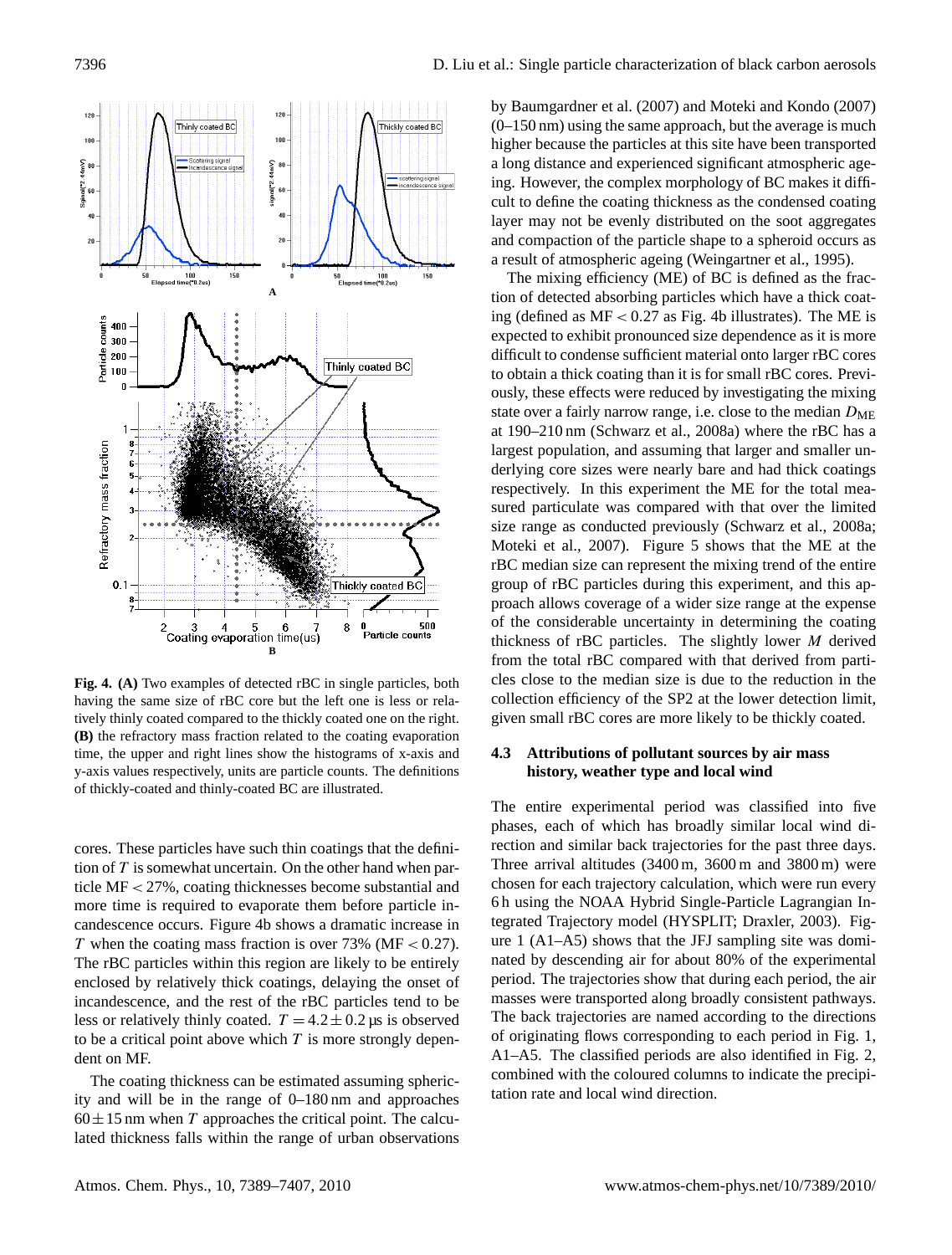

**Fig. 5. Fig. 5.** The relationship between BC mixing efficiency over the entire size range of the SP2 and at the median diameter (190–210 nm).

The first two periods, from 26th February to the 4th March, were relatively clean, this is reflected in the low concentrations of CN and absorbing rBC, as shown in Fig. 2, Fig. 6a and detailed in Table 2. All these days belonged to the weather class AW, where aerosol concentrations are typically below average during this time of the year (Lugauer et al., 1988). During most of this period, the air masses originated in the free troposphere over the North Atlantic Ocean, with rapid transport across north Western Europe and descent to the Jungfraujoch. It is possible that on some occasions during this period polluted air from the industrialized parts of Western Europe was transported to the site. There is evidence of frontal passage early in this period. The dominant local horizontal wind direction was northerly (N). A sharp enhancement of rBC concentration was observed when the local wind was a southeasterly (SE) direction. This is consistent with the known regional sources in the densely populated and highly industrialized Po Valley, north Italy. As Seibert et al. (1998) showed, there can be significant advection of the pollutants in the Po Valley to the northwest high alpine region. Reimann et al. (2008) analyzed 7 years of continuous observations of halocarbons at Jungfraujoch and concluded that a strong influence on the halocarbon levels was found from the Po Valley. In addition, it should be also noted that during this period, the site received continuous heavy snow fall (Fig. 2), when a large proportion of aerosols were removed. Back trajectory analyses showed that precipitation occurred throughout the previous 3 d during the period from 26th to 27th February, whereas from 28th February to 4th March the precipitation was more likely to be localised.



**Fig. 6.** (A) Time series of aerosol properties during the entire experiment with the classified periods separated by dotted lines, from bottom to top: numerical ratio of sub-micron/accumulation mode particles as measured by the SP2; BC mixing efficiency; CN concentration measured by the CPC; rBC number fraction within the population of sub-micron aerosols. **(B)** Time series of trace gases, from bottom to top:  $NO<sub>x</sub>$  volume mixing ratio (ppbv); CO volume mixing ratio (ppbv); BC/ $\Delta$ CO (ng m<sup>-3</sup> ppbv<sup>-1</sup>).

In contrast, convective or mixed type weather types were present during the periods III, IV, and V, indicating the importance of vertical motion during the remainder of the campaign. On the days preceding the 5th March (Period III) the air masses had passed over Spain and southeastern France prior to arrival at the Jungfraujoch. Wet deposition is of less importance for the particle removal during this phase, as shown in Fig. 2, and rBC mass loading reached its maximum during the experiment. The consistent finding was the rBC mass increase always coincided with SE local wind, and the mass loading was low when the local wind was from the N bringing air to the site from the plateau.

The measurements conducted on 7th March provided evidence that this site can also be a recipient of relatively fresh pollutants. As shown by Fig. 6b, both  $NO<sub>x</sub>$  and CO concentrations were significantly elevated, with  $NO<sub>x</sub>$  increasing by up to five times its mean value. Figure 6a shows that during this period the observed BC was poorly mixed (low BC mixing efficiency) and a large number of Aitken mode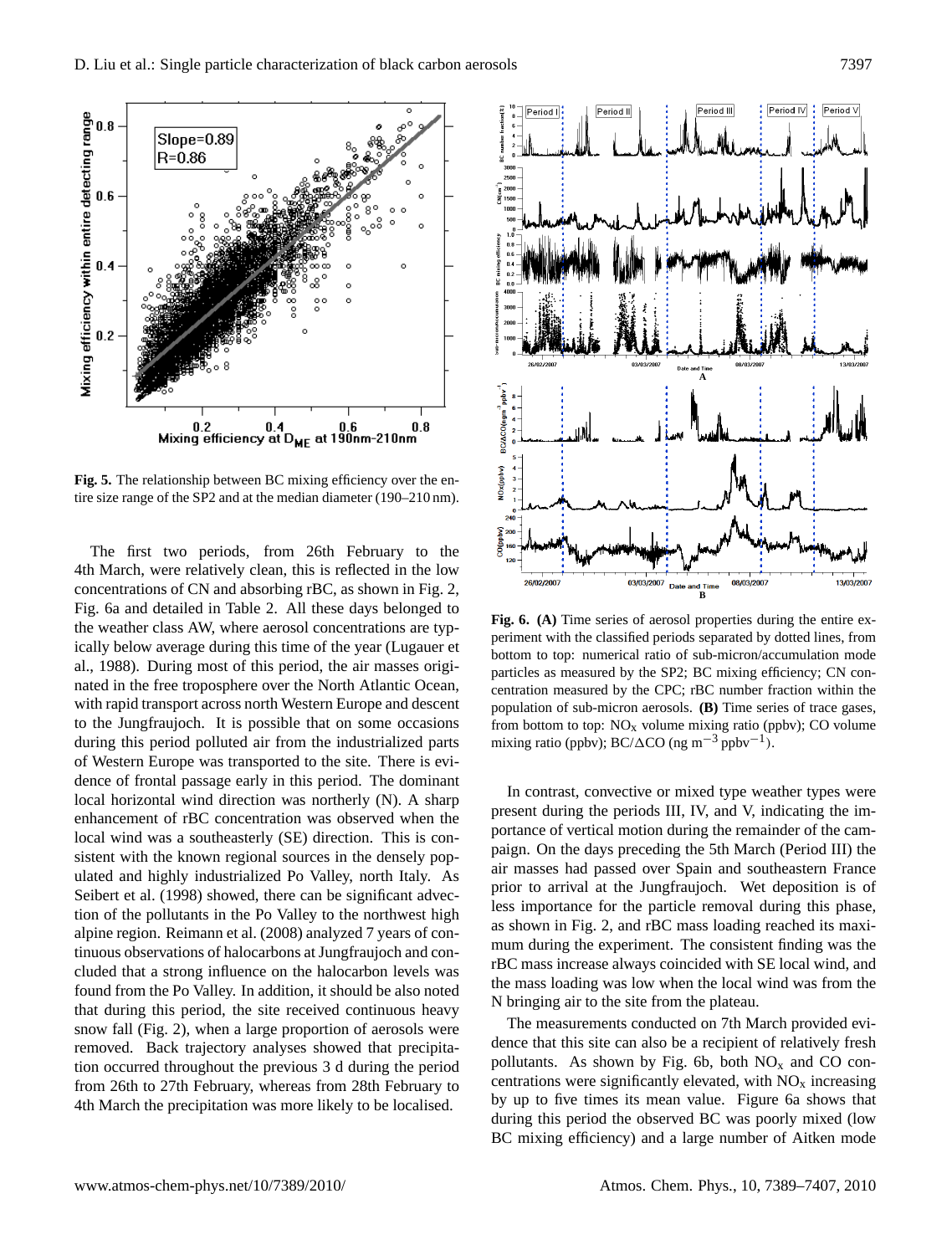| Periods classified<br>by back<br>trajectories | Period I              | Period II            | Period III            | Period IV                | Period V               |  |  |
|-----------------------------------------------|-----------------------|----------------------|-----------------------|--------------------------|------------------------|--|--|
| Date                                          | 26 Feb-27 Feb         | 28 Feb-4 Mar         | 5 Mar-8 Mar           | 9 Mar-11 Mar             | 12 Mar-13 Mar          |  |  |
| Meteorological<br>conditions                  |                       |                      |                       |                          |                        |  |  |
| <b>Relative Humidity</b><br>(RH)              | $96.7 \pm 5.9$        | $92.7 \pm 8.84$      | $62.7 \pm 32.0$       | $53.2 \pm 35.1$          | $49.3 \pm 22.8$        |  |  |
| Ambient tem-<br>perature $(^{\circ}C)$        | $-13.8 \pm 1.8$       | $-10.0 \pm 3.0$      | $-9.8 \pm 2.4$        | $-13.1 \pm 2.0$          | $-9.3 \pm 1.5$         |  |  |
| Precipitation type                            | Heavy snow            | Heavy snow           | Weak snow             | Heavy snow + medium snow | Weak snow              |  |  |
| Local horizontal<br>wind direction            | $SE + N$              | ${\bf N}$            | <b>SE</b>             | $\mathbf N$              | <b>SE</b>              |  |  |
| Local horizontal<br>wind speed (m/s)          | $5.6 \pm 2.8$         | $6.4 \pm 3.1$        | $5.4 \pm 3.7$         | $4.7 \pm 1.9$            | $8.8 \pm 4.1$          |  |  |
| Aerosol based<br>properties<br>(median value) |                       |                      |                       |                          |                        |  |  |
| rBC mass<br>loading $(ng m^{-3})$             | $4.4 \pm 5.0$ (2.25)  | $3.8 \pm 4.6$ (1.4)  | $30.9 \pm 20.7(20.5)$ | $11.1 \pm 10.5(7.0)$     | $32.9 \pm 20.5$ (19.4) |  |  |
| rBC number<br>fraction                        | $0.20 \pm 0.45$       | $0.45 \pm 1.0$       | $1.15 \pm 1.16$       | $0.33 \pm 0.62$          | $1.04 \pm 0.90$        |  |  |
| <b>BC</b> mixing<br>efficiency                | $0.37 \pm 0.16$       | $0.42 \pm 0.14$      | $0.41 \pm 0.17$       | $0.42 \pm 0.14$          | $0.42 \pm 0.09$        |  |  |
| Sub-micron<br>particles $\text{cm}^{-3}$ )    | $300 \pm 182(252)$    | $256 \pm 188(201)$   | $554 \pm 255(464)$    | $693 \pm 434(636)$       | $673 \pm 581(505)$     |  |  |
| Sub-micron/<br>Accumulation<br>mode ratio     | $2045 \pm 1914(1275)$ | $1401 \pm 1731(783)$ | $641 \pm 1217(254)$   | $1431 \pm 1302$ (1018)   | $445 \pm 387(311)$     |  |  |

**Table 2.** A summary of meteorological conditions and aerosol properties categorized by five periods classified by back trajectory analysis (Fig. 1, A1–A5). The mean and standard deviations are shown for each parameter and the number in brackets is median value.

particles (high sub-micron/accumulation mode ratio) were present. The back trajectory analysis on 7th March revealed that the air mass was advected from lower altitudes. The presence of  $NO<sub>x</sub>$  suggested that the air mass was relatively fresh and the emissions were most likely to have occurred in the past day. More tellingly, a fresh plume was clearly observed around 12:00 noon on 7th March. Around this time, the BC mixing efficiency was low, and this was associated with a significant increase in the concentration of  $NO<sub>x</sub>$  and CO, and enhancement of the loading of smaller particles.

The synoptic flow brought air to the site from the north during period IV from 09 March to 10 March, with the flow mainly from mid-west Germany and above the Swiss plateau. SE local winds were rarely observed during this period. A few periods of enhanced rBC were detected, possibly associated with the convective weather type, but the overall contribution of rBC was small. However, during this period a substantial number of sub-micron particles were observed, resulting in a decreased rBC number fraction (Fig. 6a). The sporadic peaks of rBC loading coincided with pulses of  $NO<sub>x</sub>$ (Fig. 6b). These periods were also associated with low BC mixing efficiency and enhanced Aitken mode particles, which implied more localized pollutants arising from sources on the Swiss plateau (even though the largest peaks in CN did not coincide with the rBC peaks).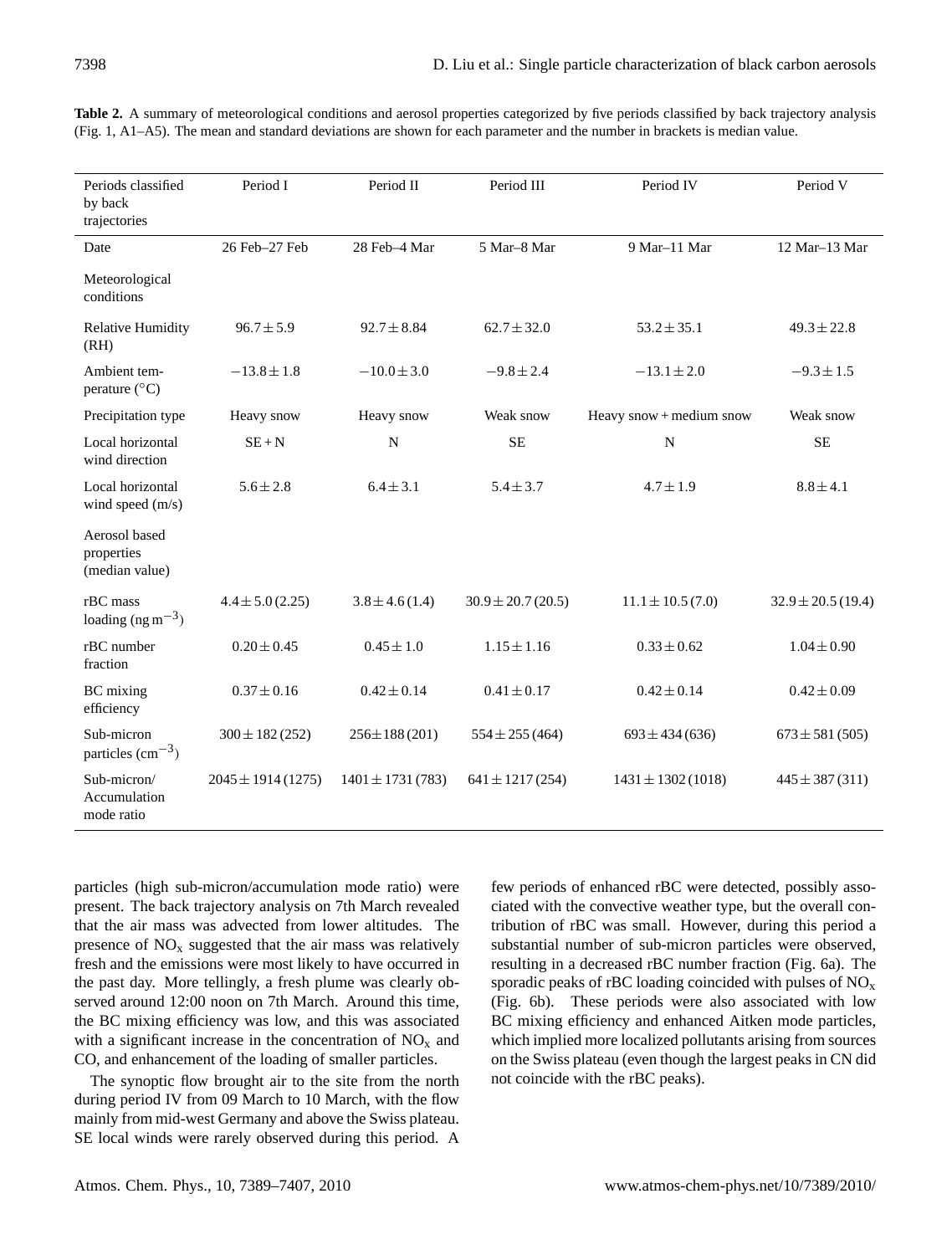The air mass history during period V (11 March–13 March) essentially contrasted with the previous days, when the air was transported over southern-eastern Europe. The strong easterly flow brought persistently pollutants from eastern Europe. The back-trajectories indicated descending air masses (Fig. 1, A1–A5). The weather classification yielded a convective weather type with subsidence, which provides the best situation for thermally driven convection. This is also confirmed by the fact that the increase in the rBC concentration started around noon on 11 March and 12 March. The rBC in this period showed a high degree of internal mixing, with low  $NO<sub>x</sub>$  levels and only a small proportion of submicron particles were observed to be in the Aitken mode. This may be regarded as an indication that these rBC particles had experienced long distance transport before arriving at the site.

## **4.4 The free tropospheric background under the influences of ground sources and wet removal**

The air mass history along with the aerosol and trace gas measurements indicates a typical free tropospheric background at this site for most of the experimental periods, when  $NO<sub>x</sub>$  and CO concentrations were not enhanced, rBC mass loadings showed little variation. The measured results in the free tropospheric background are analyzed as observed occurrence and presented in the first row of Fig. 7. However, pollutants in the background air can be influenced by valley sources as the SE winds can vent anthropogenic pollutants from the southern Alpine area and industrial northern Italy. The convective weather type could also lift the boundary air from northward when influenced by N wind (Fig. 2), however, the pollution sources from this direction were less intense and more infrequent. During transport, aerosols are processed, being scavenged, and subsequently removed by wet deposition in the form of precipitation. The particles incorporated into clouds that had not precipitated were also collected by the inlet system. The SE wind direction and precipitation rate therefore govern any perturbation to the measured aerosol loadings in the tropospheric background at this site. These conditions have been identified and the frequency distributions of a range of aerosols and gas phase parameters under these situations are shown in Fig. 7.

Under the influence of SE wind, enhanced rBC mass loadings were frequently observed to perturb the background (Fig. 7a) from  $13 \pm 5$  ng m<sup>-3</sup> to  $34 \pm 14$  ng m<sup>-3</sup> (Table 2). A median value  $18 \text{ ng m}^{-3}$  of BC mass loading from Jungfraujoch site for winter conditions was reported by Petzold et al. (2007), which falls within the results in this study. However, the results are lower than the long term averaged BC mass measurements reported by Cozic et al. (2007) during the winter time in 2004 and 2005 (54.2 ng m<sup>-3</sup>), which may result from the different techniques for the quantification of BC mass, although it may also be due to that the site experienced fewer strong pollution events during this study. The rBC mass concentration in the tropospheric background observed in this study is also comparable with the values reported by Schwarz et al. (2006) in the Northern mid-latitude troposphere  $(1-10 \text{ ng m}^{-3})$ . Under SE local wind conditions, substantial amounts of pollutants were observed from more localized pollution sources, such as industrial northern Italy. The importance of vertical transport at the Jungfraujoch was first observed by Baltensperger et al. (1991), and has been analysed in detail by Lugauer et al. (1998, 2000). In addition to transport pathways, precipitation had a significant impact on the removal of rBC, reducing the average rBC mass loading to  $4 \pm 2$  ng m<sup>-3</sup> when precipitation particles were over 200 L<sup>-1</sup>. On average, about 65% of rBC mass was removed by precipitation compared with the tropospheric background when precipitation was not observed at the site (Fig. 7a; Table 2). The mass fraction of rBC was also calculated by dividing the rBC mass loading with SMPS-determined total aerosol mass assuming an average aerosol density of 1.5 g cm−<sup>3</sup> using the method of Cozic et al. (2008b). The calculated rBC mass fraction has only a weak dependence on SE wind or precipitation, ranging from 0.01–0.07 during this experiment, which agrees with the out-of-cloud results of BC reported by Cozic et al. (2008b).

Both CO and BC can act as tracers of primary pollutants because their sources are similar, though their emission ratio is highly dependent on the sources and combustion conditions (Bond et al., 2004), as well as controlled by meteorological conditions. This tropospheric background maintained a stable median CO concentration of 150 ppbv (Fig. 7b), but was elevated frequently when influenced by SE wind, corresponding to periods of enhanced rBC mass. The loading of CO in the troposphere was not largely affected by precipitation removal unlike BC. The lower peak occurrence of CO concentration ( $\sim$  120 ppb) in the frequency distributions is consistently observed under different conditions. This is considered to represent the background value and has been subtracted from the measured CO concentration to derive  $BC/\Delta CO$  ratios, as depicted in Fig. 7c. A strong correlation between BC and CO has been observed during ground based experiments under the urban environments (e.g. Baumgardner et al., 2002; Kondo et al., 2006), whereas the BC exhibits less dependence on the CO concentration when away from the sources and the BC/CO ratio reduces (Spackman et al., 2008). These trends are consistently observed during this study. A strong correlation between CO and BC was observed at this site only when it was influenced by SE wind, and the average BC/ $\Delta$ CO ratio (1.5 ng m<sup>-3</sup> ppbv<sup>-1</sup>, Table 3) falls within the other ground based studies (0.88– 6.3 ng m−<sup>3</sup> ppbv−<sup>1</sup> , references above), indicating a strong influence by ground sources. However in the tropospheric background, there is a larger variation in CO for little change in background BC (Fig. 6), leading to the reduced BC/ $\Delta$ CO ratios (average  $0.5$  ng m<sup>-3</sup> ppbv<sup>-1</sup>, Table 3), and this ratio is further reduced during periods when the air masses reaching the site have been influenced by significant precipitation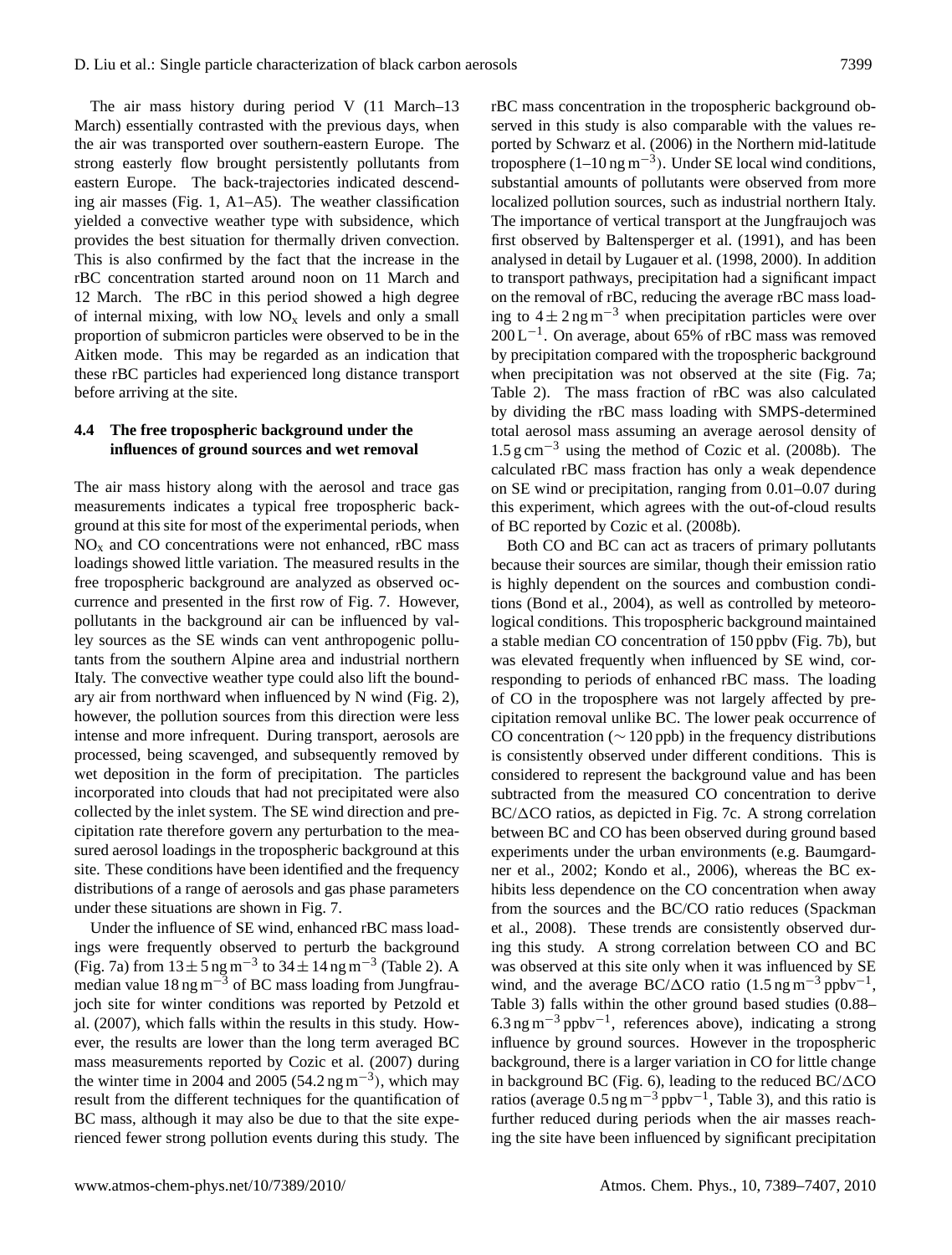

Fig. 7. Frequency distributions of aerosol and trace gas properties under free tropospheric background conditions (top row), under the influence of SE winds (middle row), and when influenced by precipitation (bottom row): column **(A)** rBC mass loading; column **(B)** CO concentration; **(C)** BC/1CO ratio; **(D)** volume of non-BC particles (200-720nm); **(E)** CN concentration; **(F)** number ratio of sub-micron/accumulation mode.

 $(0.24 \text{ ng m}^{-3} \text{ pbv}^{-1})$ . This is due to the different atmospheric removal mechanisms of CO and BC. The lifetime of CO in the atmosphere is principally controlled by oxidation via OH and is around 3 months (Holloway et al., 2000), whereas the atmospheric lifetime of BC is in the order of 5– 10 d with the sink dominated by wet deposition (Textor et al., 2006).

The loading of non-BC aerosols in the accumulation mode as optically sized by the SP2 (200–720 nm) is shown in Fig. 7d. This shows a significant enhancement of accumulation mode particles in SE wind direction, and about 78% of the total volume was removed by precipitation compared with the tropospheric background (Table 3). Periods of SE wind and precipitation influenced the CN concentration (down to 10 nm) in similar ways (Fig. 7e). Accumulation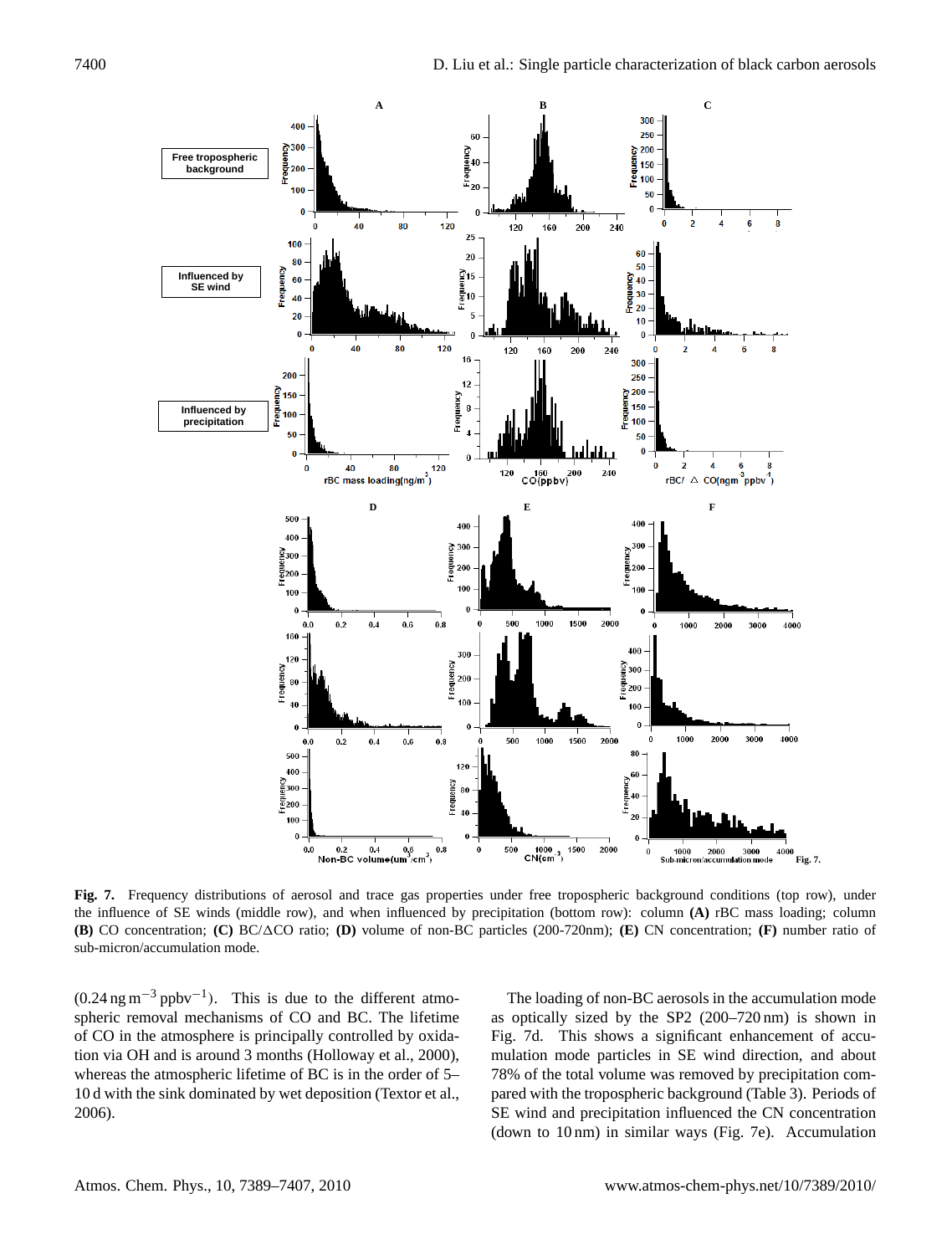| <b>Table 3.</b> A summary of the data presented in Fig. 7, including the median value, mean value and 10%, 25%, 75%, 90% percentiles for each |  |
|-----------------------------------------------------------------------------------------------------------------------------------------------|--|
| property.                                                                                                                                     |  |
|                                                                                                                                               |  |

|                                   |                                | $rBC$ mass loading (ngm <sup>3</sup> ) |        |        |       |        |        | CO(ppbv) |                |       |       |       | rBC/ $\Delta$ CO(ng m <sup>-3</sup> ppbv <sup>-1</sup> ) |      |      |      |      |      |      |
|-----------------------------------|--------------------------------|----------------------------------------|--------|--------|-------|--------|--------|----------|----------------|-------|-------|-------|----------------------------------------------------------|------|------|------|------|------|------|
| Percentiles                       | 10%                            | 25%                                    | 50%    | 75%    | 90%   | Mean   | 10%    | 25%      |                | 50%   | 75%   | 90%   | Mean                                                     | 10%  | 25%  | 50%  | 75%  | 90%  | Mean |
| Free tropo-<br>spheric background | 0.62                           | 3.12                                   | 8.11   | 15.59  | 27.44 | 13.24  | 126.2  | 140.9    |                | 149.5 | 158.1 | 170.4 | 149.9                                                    | 0.01 | 0.09 | 0.2  | 0.5  | 0.8  | 0.5  |
| Influenced by<br>SE wind          | 6.17                           | 12.97                                  | 24.08  | 50.63  | 74.70 | 34.28  | 119.3  | 128.8    |                | 144.7 | 173.1 | 195.3 | 153.7                                                    | 0.03 | 0.1  | 0.7  | 2.2  | 3.8  | 1.5  |
| Influenced by<br>precipitation    | 0.45                           | 0.89                                   | 2.68   | 7.15   | 14.31 | 6.23   | 118.5  | 139.3    |                | 154.1 | 164.4 | 177.8 | 154.2                                                    | 0.01 | 0.05 | 0.1  | 0.2  | 0.6  | 0.24 |
|                                   | Non-BC volume $(\mu m^3/cm^3)$ |                                        |        |        |       |        |        |          | $CN (cm^{-3})$ |       |       |       | Sub-micron/Accumulation mode ratio                       |      |      |      |      |      |      |
| Percentiles                       | 10%                            | 25%                                    | 50%    | 75%    |       | 90%    | Mean   | 10%      | 25%            | 50%   | 75%   | 90%   | Mean                                                     | 10%  | 25%  | 50%  | 75%  | 90%  | Mean |
| Free tropo-<br>spheric background | 0.0575                         | 0.0128                                 | 0.0286 | 0.0733 |       | 0.1180 | 0.0523 | 119      | 248            | 377   | 539   | 813   | 454                                                      | 120  | 200  | 597  | 1392 | 2822 | 1177 |
| Influenced by<br>SE wind          | 0.0135                         | 0.0433                                 | 0.0993 | 0.1785 |       | 0.3468 | 0.1541 | 230      | 341            | 564   | 712   | 1232  | 669                                                      | 11   | 83   | 248  | 800  | 1747 | 746  |
| Influenced by<br>precipitation    | 0.0006                         | 0.0009                                 | 0.0031 | 0.0153 |       | 0.0338 | 0.0168 | 6        | 61             | 144   | 281   | 419   | 214                                                      | 262  | 420  | 1205 | 2462 | 4346 | 1847 |

mode aerosols principally contain secondary species arising via condensation and coagulation processes (Raes et al., 2000), whereas anthropogenic primary aerosols are produced predominantly as Aitken mode particles (e.g. Kittelson et al., 2004). Therefore the relative fraction of accumulation mode particles can be an indicator of particle ageing time. As Fig. 7f shows, a relatively large fraction of accumulation mode particles were observed in SE wind direction, indicating that the aerosols transported to this site had been well aged. The aerosol present during periods when air masses were affected by precipitation were biased towards smaller sizes compared to the average particle distribution for the period, suggesting the larger aerosols are preferentially removed by scavenging of precipitation (Henning et al., 2002).

### **4.5 The size distribution and mixing state of BC**

The constructed lognormal size distributions of rBC show no significant difference under free tropospheric conditions, when influenced by SE wind and precipitation (Fig. 8a). The geometric mean MED  $(D_{gm})$  from directly measured size distribution (190–720 nm) is also calculated in Fig. 8b. The  $D_{\rm gm}$  consistently peaks at 220–240 nm for different conditions, but shows slightly higher occurrence at larger sizes when this site is influenced by SE wind, indicating that within the detectable size range, the particles with a larger rBC core have a more efficient removal compared to the particles with a small rBC core. This result suggests the overall wet removal of BC is highly independent of the core size, and the different sizes of rBC could have been scavenged following different mechanisms, i.e. nucleation scavenging by cloud particles to form precipitation, or impaction scavenging by dissolving into the precipitation particle or aerosolhydrometeor coagulation (Jacobson, 2004).

As discussed above, the BC that contains an absorbing core with a mass fraction less than 27% is considered to be thickly coated, and the mixing efficiency (ME) indicates the number fraction of thickly coated BC. As Fig. 9a shows, about  $40 \pm 15$ % of the BC is thickly coated during periods of tropospheric background, agreeing with data from the tropical troposphere (Schwarz et al., 2008a). During SE winds, the ME increased to  $48 \pm 17$ %, but also contained a considerable fraction of fresher BC with ME lower than 0.23. The BC with low ME largely correlated to the enhancement of  $NO<sub>x</sub>$ concentration (Fig. 9b). As the  $NO<sub>x</sub>$  has a relatively shorter atmospheric lifetime and is more likely to be a marker of fresher sources, this corresponds to the result in Fig. 9b, indicating that the lower ME values are associated with more recently formed BC. Solid fuel fuel combustion (wood) is the primary source of home heating in central Switzerland (e.g. Alfarra et al., 2007; Targino et al., 2009) or from the Po valley when the meteorological conditions make transit times from northern Italy short (Forrer et al., 2000). Such sources are considerably closer to the site compared to regionally transported sources. Hence  $NO<sub>x</sub>$  concentrations have not yet reduced nor have BC particles become extensively coated. However, the source attribution in this study is not conclusive. The BC remaining at the background after precipitation removal exhibited a slight lower ME  $(0.36 \pm 0.14)$ , which could be explained by the enhanced scavenging of coated BC particles.

Figure 10 shows that throughout the experiment, increased numbers of accumulation mode particles are associated with periods when BC is more highly mixed. The conversion from Aitken mode to accumulation mode may be driven by self-coagulation of primary aerosols under high loadings or through condensation of volatile or semi-volatile materials onto solid/liquid aerosol surfaces (Raes et al., 2000).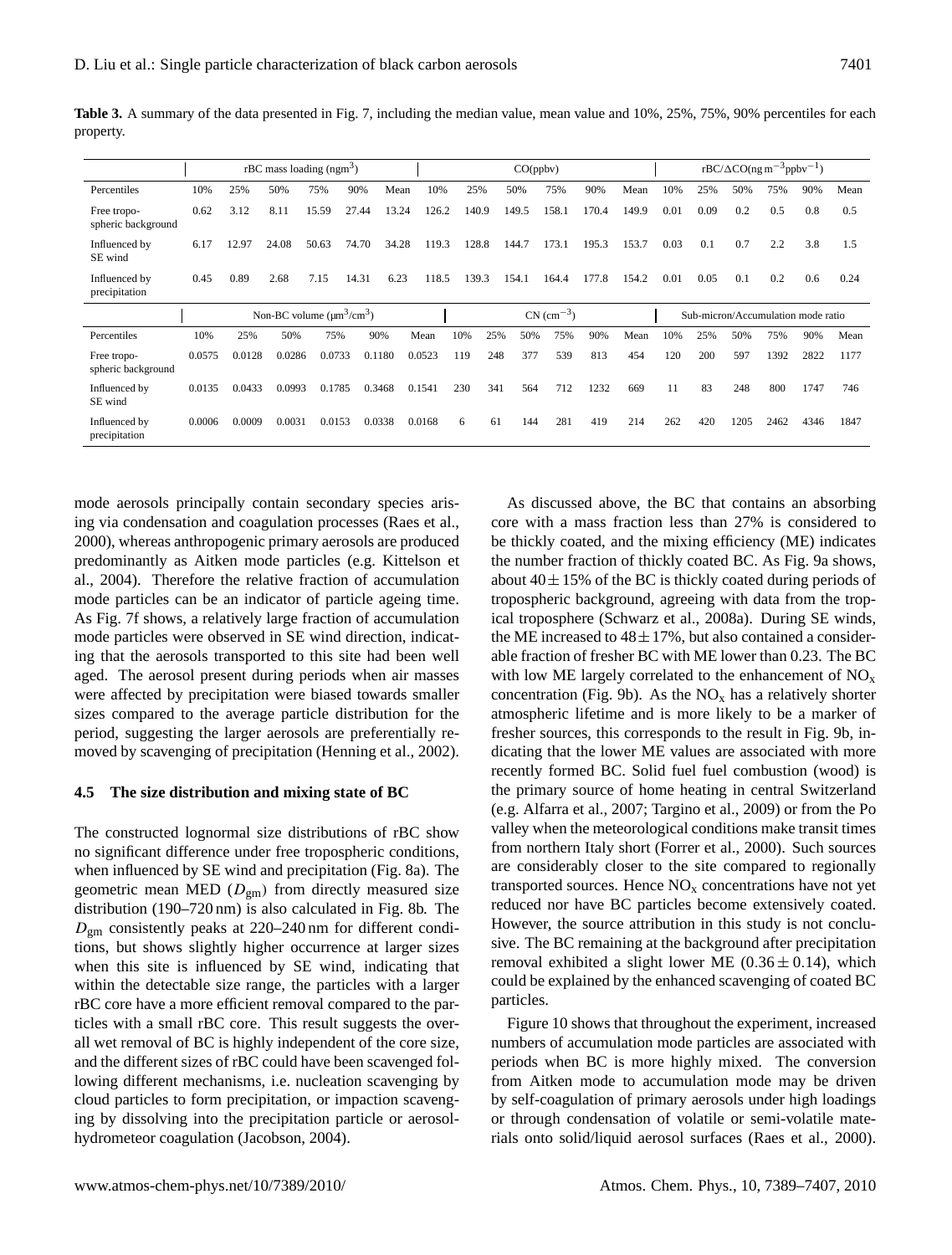



**Fig. 8. Fig. 8. (A)** Mean rBC mass size distribution measured (solid lines) under different conditions. The dotted lines show the lognormal fittings on the measured size distributions to derive the total mass loadings. **(B)** The occurrence frequencies of geometric mean MED for rBC core under different conditions.

The coagulation process is of minor importance at ambient aerosol concentrations away from particle sources (Jacobson, 2002), hence it is likely that the condensation drives the growth of Aitken mode aerosols. This includes the condensation onto BC surfaces, making them more internally mixed. Further evidence for condensation driving the transformation of BC in the free troposphere in the northern hemisphere is provided from the statistical analysis of Schröder et al. (2002), and also by Moteki et al. (2007). Particles in the accumulation mode are more efficiently removed compared to particles in the Aitken mode. This can be seen in Fig. 10, the large circles denoting increased precipitation are increased to the right hand side of the plot, indicating a reduced population of accumulation mode particles under these conditions.

**Fig. 9. Fig. 9. (A)** The frequency distribution of BC mixing efficiency under different conditions as categorized in Fig. 7. The range of values reported by Schwarz et al. (2008a) from the northern tropic troposphere is indicated. **(B)** The BC mixing efficiency under the influence of SE wind, as categorized by different levels of  $NO<sub>x</sub>$  concentration.

## **5 Summary**

This paper presents data of continuous aerosol microphysical measurements at the Jungfraujoch Research Station, a mountain site in the Swiss Alps, during the late winter season of 2007. The main thrust of this study was to characterize the black carbon mass, size distribution and mixing state in sub-micron aerosols using a single particle incandescence method. Air masses arriving at the JFJ were classified using back trajectory analysis and air mass characterisation, in addition to the measurements of rBC, CN and trace gases. It is the first time that the physical properties of BC, including the particle size, total mass loading and mixing state, have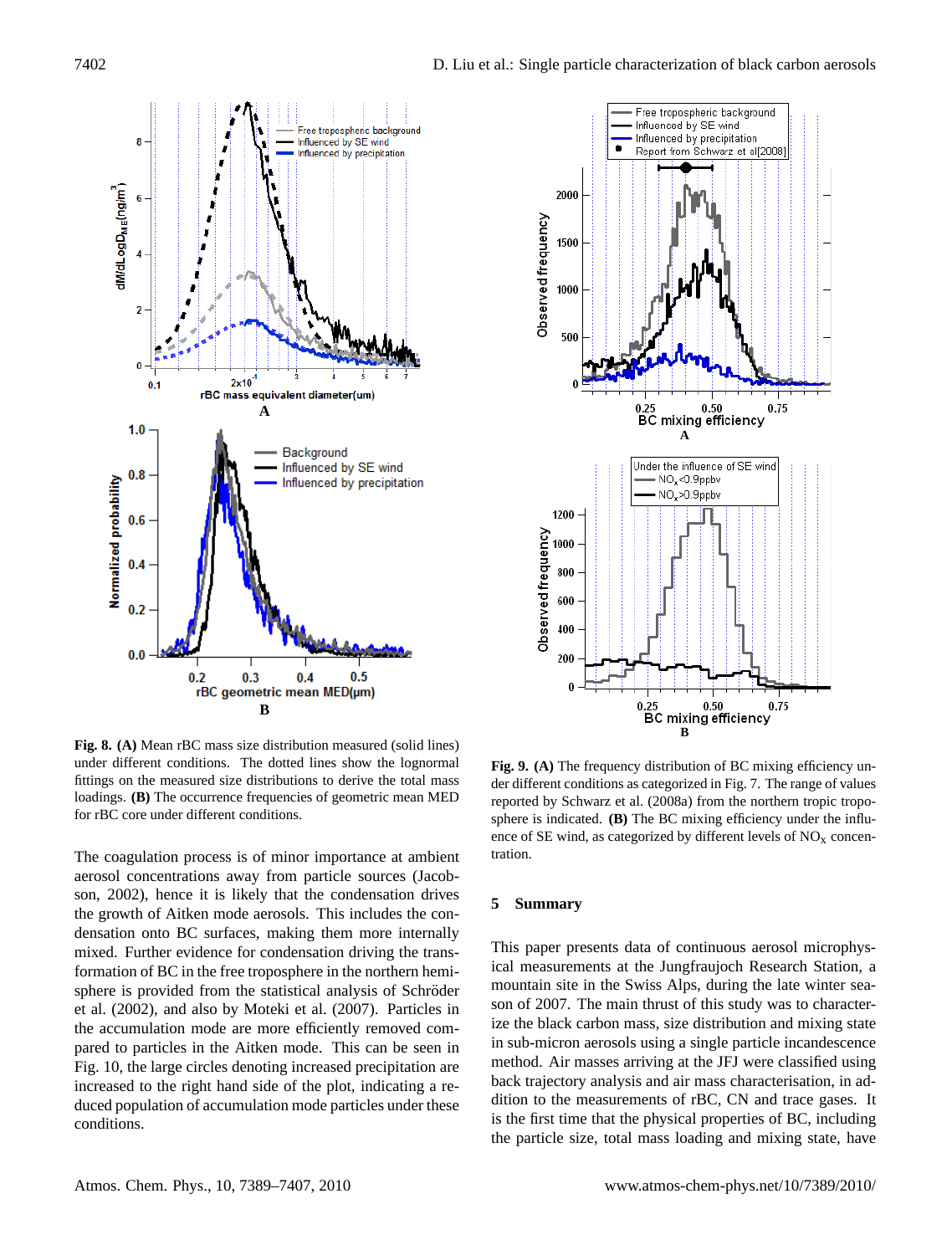

**Fig. 10.** BC mixing efficiency as a function of the ratio between sub-micron and accumulation mode aerosol number, colored by rBC mass loading. The size of the markers denotes the intensity of precipitation.

been investigated in the free troposphere above Europe using a single particle approach. A median mass absorption coefficient (MAC) of  $10.2 \pm 3.2$  m<sup>2</sup> g<sup>-1</sup> at  $\lambda = 630$  nm was derived by comparing single particle incandescence measurements of black carbon mass with continuous measurements of absorption coefficient. This value is comparable with other estimates at this location. The weather type (advective, convective, or mixed) was shown to have a strong influence on the vertical transport. Southeasterly winds (SE) associated with mixed or convective weather types were observed to have the potential to vent boundary layer air that is impacted from pollution sources. These sources could be influenced by the southern Alpine area and industrial northern Italy. The pollutants at this site were also subjected to considerable influence by precipitation removal. A statistical analysis has been applied over the data from the entire experimental period to classify the observation period into different representative types of circulation patterns, weather types and precipitation regimes, namely the free tropospheric background; periods of SE wind; and periods of significant precipitation scavenging. The free tropospheric background is categorized as free of significant precipitation, lack of  $NO<sub>x</sub>$  and CO enhancement, during these periods the rBC mass loading, accumulation mode particle concentration and CN displayed relatively low variation. The SE wind conditions were largely associated with enhanced concentrations of rBC mass, increasing to 180% of the experiment average, during which rBC mass was observed to be highly correlated with CO concentration. This suggests strong sources originating from in-



**Fig. 11. Fig. 11.** Statistical analysis of the rBC mass loading at this site: The free tropospheric background contributed by ground sources delivered to the JFJ during periods of SE wind ad the sink governed by precipitation. The upper and lower edges of the box denote the 25% and 75% percentiles respectively. The lines in the middle of box and cross markers indicate the median and average values, with error bars explaining the 10% and 90% percentiles.

complete combustion. This observation indicates the importance of surface sources to the burden in the free tropospheric air. Precipitation removed about 65% of the rBC mass from the free tropospheric background reducing the mean loading from  $13 \pm 5$  ng m<sup>-3</sup> to  $6 \pm 2$  ng m<sup>-3</sup>, and as CO concentration was not largely affected by wet removal, the CO/BC increased in these conditions. Particles in the accumulation mode were observed to be preferentially removed by precipitation compared to smaller particles in the Aitken mode. Figure 11 summarizes the differences in rBC mass loading in SE winds compared to the free tropospheric background and also compared to the periods of increased precipitation. The background loading is of the same order as has been reported from other tropospheric background stations in northern midlatitudes (e.g. Schwarz et al., 2006).

The size distribution of rBC during valley flows or during periods of wet removal did not vary significantly from the free tropospheric background, indicating that the ageing and sink of BC are highly independent of the core size. A method to examine the mixing state of BC has been demonstrated – particles with an absorbing core that have mass fractions of less than 27% are considered to be thickly coated. About  $40 \pm 15$ % of the observed BC was thickly coated during the periods when the site experienced free tropospheric background conditions. When SE winds vented air mass from southern Alpine valleys, the BC mixing state was more variable. Though the majority of BC particles were thickly coated  $(48 \pm 17\%)$  a fraction of relatively fresh BC coexisted and was largely correlated to the enhancement in  $NO<sub>x</sub>$  concentration. The relative abundance of accumulation mode particles is correlated with the degree of BC mixing, suggesting the important role of condensable materials in increasing particle size as well as enhancing BC mixing state. It is likely that these volatile or semi-volatile condensable materials could contain a considerable fraction of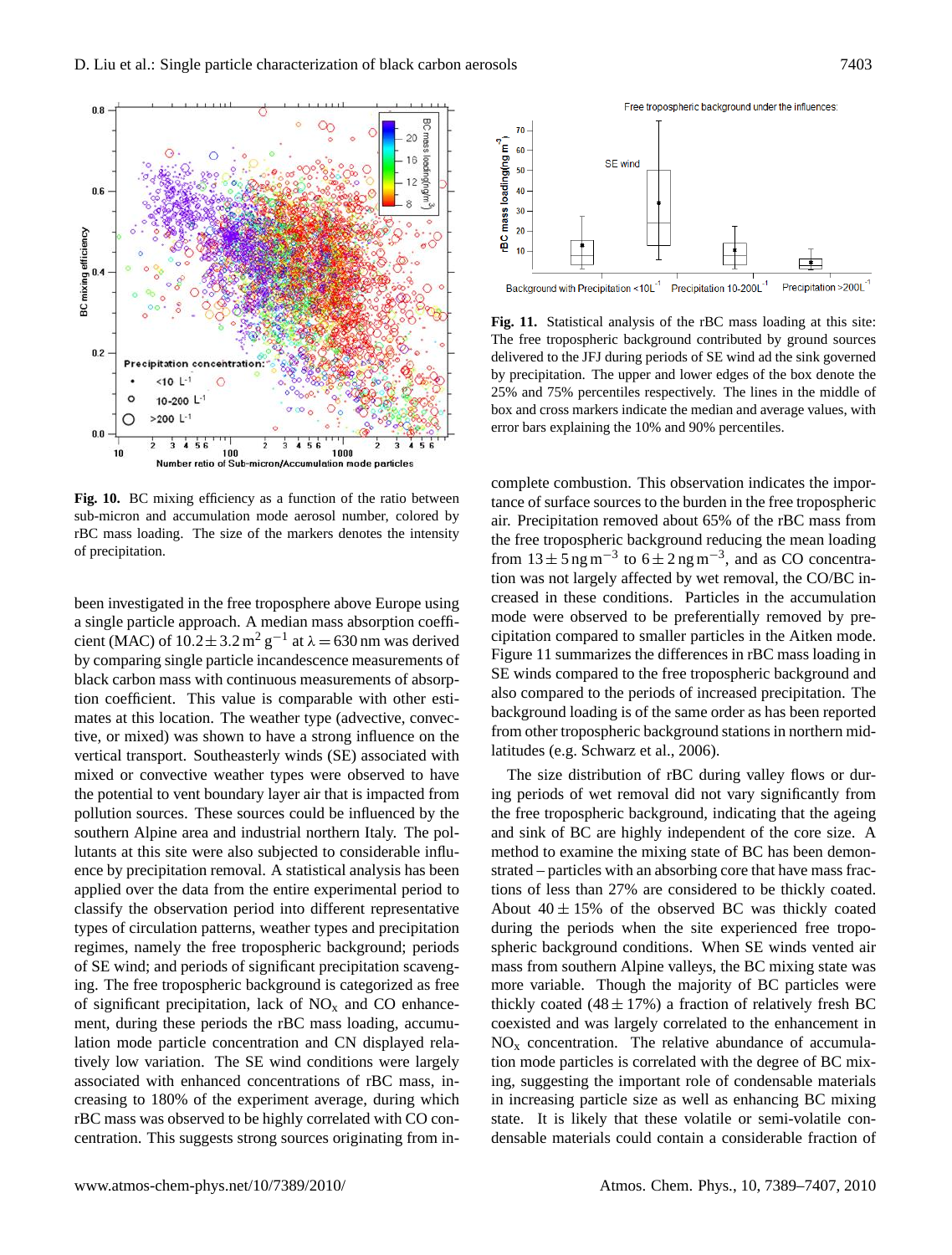secondary organic and sulfate at this site during the wintertime (Choularton et al., 2008; Sjogren et al., 2008).

BC transportation to the free troposphere is of great importance because of its potential ability to act as ice nuclei, hereafter reducing the lifetime of ice clouds by enhancing precipitation via ice phase (Lohmann, 2002). BC has the potential to act as heterogeneous IN, though definitive evidence remains elusive (Kärcher et al., 2007). In addition, BC may be incorporated into the ice phase via CCN activation of BC that has been internally mixed with water soluble components as a result of the soluble coating, which can subsequently freeze at temperatures below −35 ◦C – homogenous ice nucleation. Targino et al. (2009) observed that conditions of elevated concentration of BC and other organic and inorganic species at JFJ during CLACE 3 and CLACE 4, conducted in the winters of 2004 and 2005, respectively, were accompanied by an increase in occurrence of glaciated periods. The results suggest that pollution enhancement correlated with ice clouds and gives an indication that an increase in anthropogenic emissions may trigger important changes in mixed phase cloud microphysics, such as crystal number, habit and size.

Cozic et al. (2007) inferred that there was a high degree of BC internal mixing at the JFJ by observing a similar nucleation scavenging efficiency of BC compared to other species, however they did not provide the directly measured values of mixing state. The findings from this study agree with those of Cozic et al. (2007) and show that during periods of precipitation, BC exhibited a slightly lower degree of mixing  $(36 \pm 14\%)$  thickly coated), possibly implying an enhanced scavenging due to the mixing with volatile/semi-volatile materials. However, rather than nucleation scavenging, the inertial scavenging of BC could play a more significant role when incorporated into ice particles of cirrus (Baumgardner et al., 2008), and the impaction with hydrometeor may also be an important contributor to BC removal by precipitation (Jacobson, 2004). More work is necessary to investigate the role of particle inertia and different mechanisms for BC to be nucleation activated as IN. The removed BC will be deposited to the snow along with the precipitation reaching the surface. This process can darken the snow, accelerating the snow melting, reducing the surface albedo, in turn resulting in the earth system to receive more solar radiation (Hansen and Nazarenko, 2004; Ramanathan and Carmichael, 2008).

*Acknowledgements.* This work was funded by the Natural Environment Research Council, UK (grant number NER/A/S/2003/00541), supported by MeteoSwiss within the Swiss Global Atmosphere Watch Programme, the Swiss National Science Foundation, the EC project EUSAAR (European Supersites for Atmospheric Aerosol Research). The authors gratefully acknowledge the NOAA Air Resources Laboratory (ARL) for the provision of the HYSPLIT transport and dispersion model and the READY website used in this study. We thank the International Foundation High Alpine Research Station Jungfraujoch and Gornergrat (HFSJG), who made it possible for us to carry out our experiments at the High Alpine Research Station Jungfraujoch.

Edited by: W. Birmili

## **References**

- Alfarra, M. R. and Prevot, A. S. H.: Identification of the mass spectral signature of organic aerosols from wood burning emissions, Environ. Sci. Technol., 41(16), 5770–5777, 2007.
- Baltensperger, U., Gaggeler, H. W., Jost, D. T., Emmenegger, M., and Nageli, W.: Continuous background aerosol monitoring with the epiphaniometer, Atmos. Environ., 25, 629–634, 1991.
- Baltensperger, U., Gäggeler, H. W., Jost, D. T., Lugauer, M., Schwikowski, M., Weingartner, E., and Seibert, P.: Aerosol climatology at the high-alpine site Jungfraujoch, Switzerland, J. Geophys. Res., 102, 19707–19715, 1997.
- Baumgardner, D., Raga, G., Peralta, O., Rosas, I., Castro, T., Kuhlbusch, T., John, A., and Petzold, A.: Diagnosing black carbon trends in large urban areas using carbon monoxide measurements, J. Geophys. Res., 107(D21), 8342, doi:10.1029/2001JD000626, 2002.
- Baumgardner, D., Kok, G. L., and Raga, G. B.: On the diurnal variability of particle properties related to light absorbing carbon in Mexico City, Atmos. Chem. Phys., 7, 2517–2526, doi:10.5194/acp-7-2517-2007, 2007.
- Baumgardner, D., Subramanian, R., Twohy, C., Stith, J., and Kok, G.: Scavenging of black carbon by ice crystals over the northern Pacific, Geophys. Res. Lett., 35, L22815, doi:10.1029/2008GL035764, 2008.
- Bond, T. C., Streets, D. G., Yarber, K. F., Nelson, S. M,. Woo, J.- H., and Klimont, Z.: A technology-based global inventory of black and organic carbon emissions from combustion, J. Geophys. Res., 109, D14203, doi:10.1029/2003JD003697, 2004.
- Bond, T. C. and Bergstrom, R. W.: Light absorption by carbonaceous particles: An investigative review, Aerosol Sci. Technol., 40(1), 27-67, 2006.
- Bond, T. C., Habib, G., and Bergstrom, R. W.: Limitations in the enhancement of visible light absorption due to mixing state, J. Geophys. Res., 111, D20211, doi:10.1029/2006JD007315, 2006.
- Choularton, T. W., Bower, K. N., Weingartner, E., Crawford, I., Coe, H., Gallagher, M. W., Flynn, M., Crosier, J., Connolly, P., Targino, A., Alfarra, M. R., Baltensperger, U., Sjogren, S., Verheggen, B., Cozic, J., and Gysel, M.: The influence of small aerosol particles on the properties of water and ice clouds, Faraday Discuss., 137, 205–222, 2008.
- Clarke, A. D., Shinozuka, Y., Kapustin, V. N., Howell, S., Huebert, B., Doherty, S., Anderson, T., Covert, D., Anderson, J., Hua, X., Moore, K. G., McNaughton, C., Carmichael, G., and Weber, R.: Size distributions and mixtures of dust and black carbon aerosol in Asian outflow: Physiochemistry and optical properties, J. Geophys. Res., 109, D15S09, doi:10.1029/2003JD004378, 2004
- Collaud Coen, M. C., Weingartner, E., Nyeki, S., Cozic, J., Henning, S., Verheggen, B., Gehrig, R., and Baltensperger, U.: Long-term trend analysis of aerosol variables at the high alpine site Jungfraujoch, J. Geophys. Res., 112, D13213, doi:10.1029/2006JD007995, 2007.
- Collaud Coen, M., Weingartner, E., Apituley, A., Ceburnis, D., Fierz-Schmidhauser, R., Flentje, H., Henzing, J. S., Jennings, S. G., Moerman, M., Petzold, A., Schmid, O., and Baltensperger,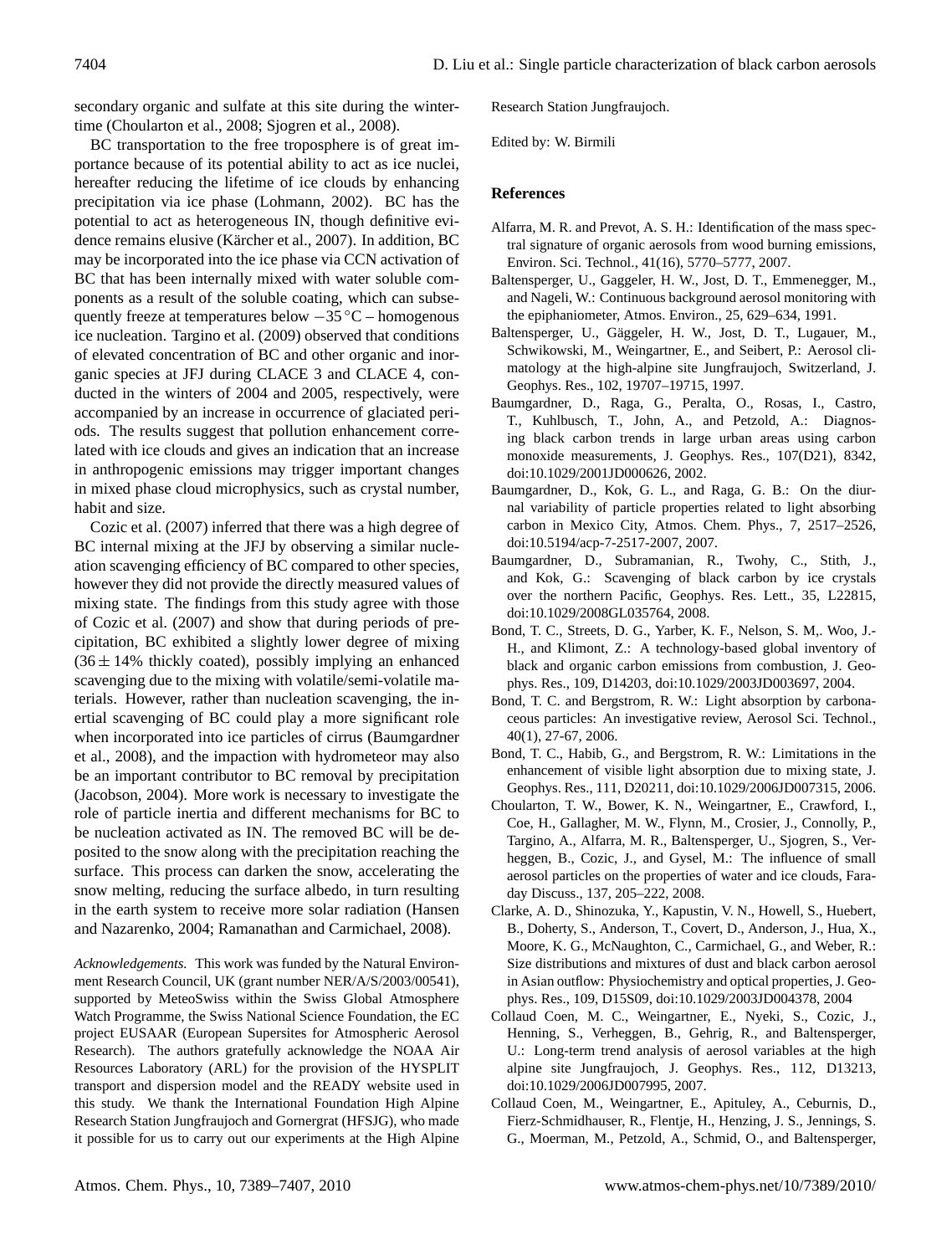U.: Minimizing light absorption measurement artifacts of the Aethalometer: evaluation of five correction algorithms, Atmos. Meas. Tech., 3, 457–474, doi:10.5194/amt-3-457-2010, 2010.

- Cozic, J., Verheggen, B., Mertes, S., Connolly, P., Bower, K., Petzold, A., Baltensperger, U., and Weingartner, E.: Scavenging of black carbon in mixed phase clouds at the high alpine site Jungfraujoch, Atmos. Chem. Phys., 7, 1797–1807, doi:10.5194/acp-7-1797-2007, 2007.
- Cozic, J., Verheggen, B., Weingartner, E., Crosier, J., Bower, K. N., Flynn, M., Coe, H., Henning, S., Steinbacher, M., Henne, S., Collaud Coen, M., Petzold, A., and Baltensperger, U.: Chemical composition of free tropospheric aerosol for PM1 and coarse mode at the high alpine site Jungfraujoch, Atmos. Chem. Phys., 8, 407–423, doi:10.5194/acp-8-407-2008, 2008.
- Cozic, J., Mertes, S., Verheggen, B., Cziczo, D. J., Gallavardin, S. J., Walter, S., Baltensperger, U., and Weingartner, E.: Black carbon enrichment in atmospheric ice particle residuals observed in lower tropospheric mixed phase clouds, J. Geophys. Res., 113, D15209, doi:10.1029/2007JD009266, 2008b.
- Cross, E. S., Slowik, J., Davidovits, P., Allan, J., Worsnop, D., Jayne, J., Lewis, D., Canagaratna, M., and Onasch, T.: Laboratory and ambient particle density determinations using light scattering in conjunction with aerosol mass spectrometry, Aerosol Sci. Tech., 41(4), 343–359, 2007.
- Dusek, U., Ctyroky, P., Reischl, G., and Hitzenberger, R.: CCN activation of pure and coated carbon black particles, Environ. Sci. Technol. 40, 1223–1230, 2006a.
- Dusek, U., Frank, G. P., Hildebrandt, L., Curtius, J., Schneider, J., Walter, S., Chand, D., Drewnick, F., Hings, S., Jung, D., Borrmann, S., and Andreae, M. O.: Size matters more than chemistry for cloud-nucleating ability of aerosol particles, Science, 312, 1375, 2006b.
- Forrer, J., Rüttimann, R., Schnciter, D., Fischer, A., Buchmann, B., and Hofer, P.: Variability of trace gases at the high-Alpine site Jungfraujoch caused by meteorological transport processes, J. Geophys. Res., 105(D10), 12241–12251, doi:10.1029/1999JD901178, 2000.
- Gao, R. S., Schwarz, J. P., Kelly, K. K., Fahey, D. W., Watts, L. A., Thompson, T. L., Spackman, J. R., Slowik, J. G., Cross, E. S., Han, J.-H., Davidovits, P., Onasch, T. B., and Worsnop, D. R.: A novel method for estimating light-scattering properties of soot aerosols using a modified single-particle soot photometer, Aerosol Sci. Tech., 41, 125–135, 2007.
- Hansen, J. and Nazarenko, L.: Soot climate forcing via snow and ice albedos, Proc. Natl Acad. Sci. USA ,101, 423–428, 2004.
- Harris, S. and Maricq, M.: Signature size distributions for diesel and gasoline engine exhaust particulate matter, J. Aerosol Sci., 32, 749–764, 2001.
- Hendricks, J., Kärcher, B., Döpelheuer, A., Feichter, J., Lohmann, U., and Baumgardner, D.: Simulating the global atmospheric black carbon cycle: a revisit to the contribution of aircraft emissions, Atmos. Chem. Phys., 4, 2521–2541, doi:10.5194/acp-4- 2521-2004, 2004.
- Henning, S. E., Weingartner, E., Schmidt, S., Wendisch, M., Gäggeler, H. W., and Baltensperger, U.: Size-dependent aerosol activation at the high-alpine site Jungfraujoch (3580 m a.s.l.), Tellus B, 54, 82–95, 2002.
- Henning, S., Bojinski, S., Diehl, K., Ghan, S., Nyeki, S., Weingartner, E., Wurzler, S., and Baltensperger, U:: Aerosol partitioning

in natural mixed-phase clouds, Geophys. Res. Lett., 31, L06101, doi:10.1029/2003GL019025, 2004.

- Henson, B. F.: An adsorption model of insoluble particle activation: Application to black carbon, J. Geophys. Res., 112, D24S16, doi:10.1029/2007JD008549, 2007.
- Holloway, T., Levy II, H., and Kasibhatla, P.: Global distribution of carbon monoxide, J. Geophys. Res., 105(D10), 12123–12147, 2000.
- Jacobson, M. Z.: Analysis of aerosol interactions with numerical techniques for solving coagulation, nucleation, condensation, dissolution, and reversible chemistry among multiple size distributions, J. Geophys. Res., 107(D19), 4366, doi:10.1029/2001JD002044, 2002.
- Jacobson, M. Z.: Climate response of fossil fuel and biofuel soot, accounting for soot's feedback to snow and sea ice albedo and emissivity, J. Geophys. Res., 109, D21201, doi:10.1029/2004JD004945, 2004.
- Jacobson, M. Z.: Effects of externally-through-internally-mixed soot inclusions within clouds and precipitation on global climate, J. Phys. Chem. A., 110, 6860–6873, 2006.
- Kärcher, B., Möhler, O., DeMott, P. J., Pechtl, S., and Yu, F.: Insights into the role of soot aerosols in cirrus cloud formation, Atmos. Chem. Phys., 7, 4203–4227, doi:10.5194/acp-7-4203-2007, 2007.
- Kittelson, D. B., Watts, W. F., and Johnson, J. P.: Nanoparticle emissions on Minnesota highways, Atmos. Environ., 38, 9–19, 2004.
- Kondo, Y., Komazaki, Y., Miyazaki, Y., Moteki, N., Takegawa, N., Kodama, D., Deguchi, S., Nogami, M., Fukuda, M., Miyakawa, T., Morino, Y., Koike, M., Sakurai, H., Ehara, and K.: Temporal variations of elemental carbon in Tokyo, J. Geophys. Res., 111, D12205, doi:10.1029/2005JD006257, 2006.
- Lack, D. A., Cappa, C., Covert, D., Baynard, T., Massoli, P., Sierau, B., Bates, T., Quinn, P., Lovejoy, E., and Ravishankara, A.: Bias in filter-based aerosol light absorption measurements due to organic aerosol loading: Evidence from ambient measurements, Aerosol Sci. Tech., 42(12), 1033–1041, 2008.
- Liu, L. and Mishchenko, M. I.: Effects of aggregation on scattering and radiative properties of soot aerosols, J. Geophys. Res., 110, D11211, doi:10.1029/2004JD005649, 2005.
- Lohmann, U.: A glaciation indirect aerosol effect caused by soot aerosols, Geophys. Res. Lett., 29(4), 1052, doi:10.1029/2001GL014357, 2002.
- Lugauer, M., Baltensperger, U., Furger, M., Gäggeler, H. W., Jost, D. T., Schwikowski, M., and Wanner, H.: Aerosol particle transport to the high alpine sites Jungfraujoch (3454 m a.s.l.) and Colle Gnifetti (4452 m a.s.l.), Tellus B, 50, 76–92, 1998.
- Lugauer, M., Baltensperger, U., Furger, M., Gäggeler, H. W., Jost, D. T., Nyeki, S., and Schwikowski, M.: Influences of vertical transport and scavenging on aerosol particle surface area and radon decay product concentrations at the Jungfraujoch (3454 m a.s.l.), J. Geophys. Res.-Atmos., 105, 19869–19879, 2000.
- McFiggans, G., Artaxo, P., Baltensperger, U., Coe, H., Facchini, M. C., Feingold, G., Fuzzi, S., Gysel, M., Laaksonen, A., Lohmann, U., Mentel, T. F., Murphy, D. M., O'Dowd, C. D., Snider, J. R., and Weingartner, E.: The effect of physical and chemical aerosol properties on warm cloud droplet activation, Atmos. Chem. Phys., 6, 2593–2649, doi:10.5194/acp-6-2593-2006, 2006.
- Moteki, N. and Kondo, Y.: Effects of mixing state on black car-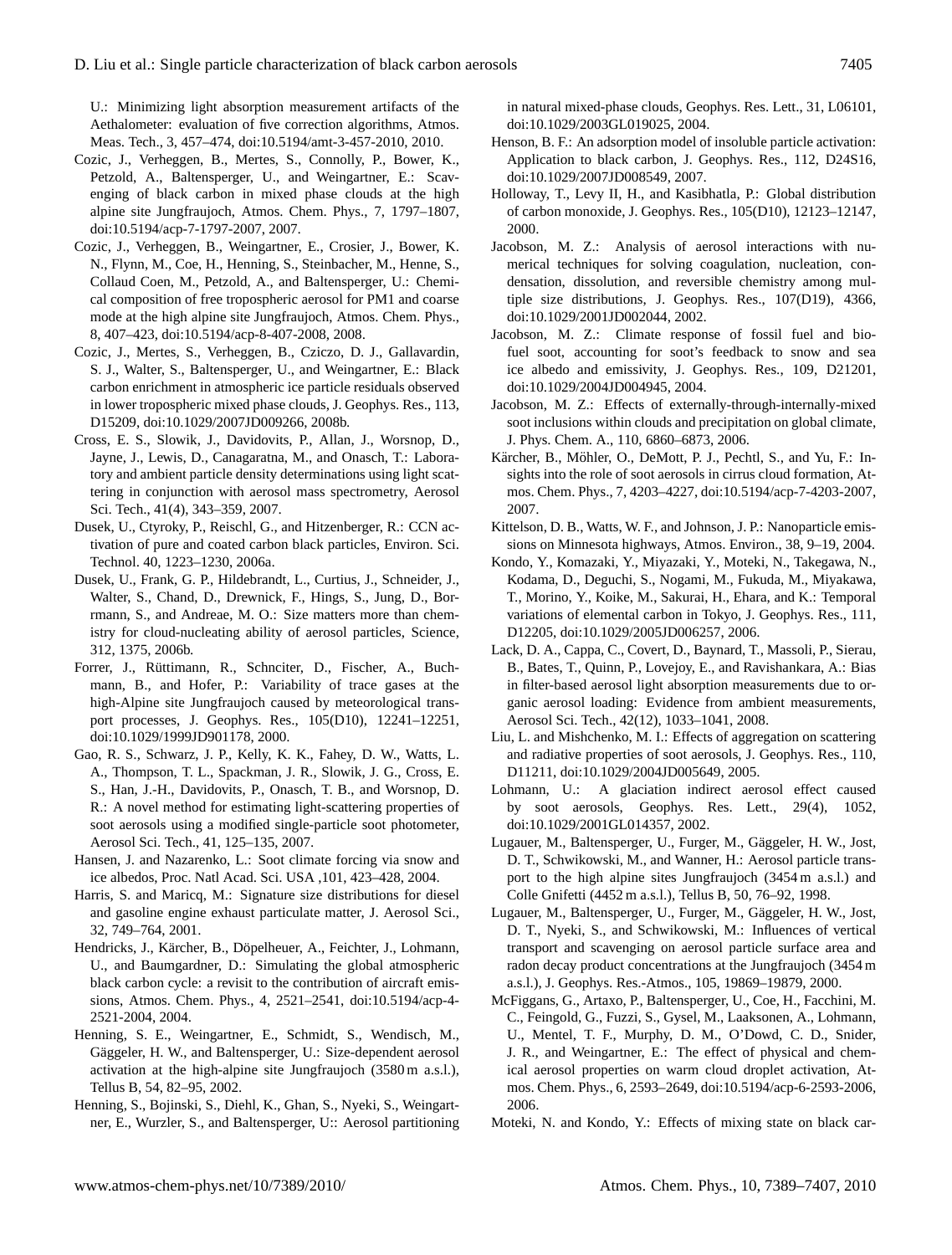bon measurements by laser-induced incandescence, Aerosol Sci. Tech., 41(4), 398–417, 2007.

- Moteki, N., Kondo, Y., Miyazaki, Y., Takegawa, N., Komazaki, Y., Kurata, G., Shirai, T., Blake, D. R., Miyakawa, T., and Koike, M.: Evolution of mixing state of black carbon particles: Aircraft measurements over the western Pacific in March 2004, Geophys. Res. Lett., 34, L11803, doi:10.1029/2006GL028943, 2007.
- Petzold, A. and Schönlinner, M.: Multi-angle absorption photometry – a new method for the measurement of aerosol light absorption and atmospheric black carbon, J. Aerosol Sci., 35, 421–441, 2004.
- Petzold, A., Gysel, M., Vancassel, X., Hitzenberger, R., Puxbaum, H., Vrochticky, S., Weingartner, E., Baltensperger, U., and Mirabel, P.: On the effects of organic matter and sulphurcontaining compounds on the CCN activation of combustion particles, Atmos. Chem. Phys., 5, 3187–3203, doi:10.5194/acp-5- 3187-2005, 2005.
- Raes, F., Van Dingenen, R., Vignati E., Wilson, J., Putaud, J. P., Seinfeld, J. H., and Adams, P.: Formation and cycling of aerosols in the global troposphere, Atmos. Environ., 34, 4215–4240, 2000.
- Ramanathan, V. and Carmichael, G.: Global and regional climate changes due to black carbon, Nat. Geosci., 1, 221–227, 2008.
- Reimann, S., Vollmer, M. K., Folini, D., Steinbacher, M., Hill, M., Buchmann, B., Zander, R., Mahieu, E.: Observations of Anthropogenic Halocarbons at the High-Alpine site of Jungfraujoch for assessment of trends and European sources, Sci. Tot. Environ., 391, 224–231, 2008.
- Schröder, F. P., Kärcher, B., Fiebig, M., and Petzold, A.: Aerosol states in the free troposphere at northern midlatitudes, J. Geophys. Res., 107(D21), 8126, doi:10.1029/2000JD000194, 2002.
- Schüepp, M., Klimatologie der Schweiz, Band II, Witterungsklimatologie, 94 pp., Schweiz. Meteorol. Anst., Ztirich, Switzerland, 1979.
- Schwarzschild, J. P., Gao, R. S., Fahey, D. W., Thomson, D. S., Watts, L. A., Wilson, J. C., Reeves, J. M., Baumgardner, D. G., Kok, G. L., Chung, Schulz, S. M., Hendricks, J., Lauer, A., Kärcher, B., Slowik, J. G., Rosenlof, K. H., Thompson, T. L., Langford, A. O., Lowenstein, M., and Aikin, K. C.: Single-particle measurements of midlatitude black carbon and light-scattering aerosols from the boundary layer to the lower stratosphere, J. Geophys. Res., 111, D16207, doi:10.1029/2006JD007076, 2006.
- Schwarz, J. P., J. R. Spackman, D. W. Fahey, R. S. Gao, U. Lohmann, P. Stier, L. A. Watts, D. S. Thomson, D. A. Lack, L. Pfister, M. J. Mahoney, D. Baumgardner, J. C. Wilson, and J. M. Reeves: Coatings and their enhancement of black-carbon light absorption in the tropical atmosphere, J. Geophys. Res., 113, D03203, doi:10.1029/2007JD009042, 2008a.
- Schwarzschild, J. P., Gao, R. S., Spackman, J. R., Watts, L. A., Thomson, D. S., Fahey, D. W., Ryerson, T. B., Peischl, J., Holloway, J. S., Trainer, M., Frost, G. J., Baynard, T., Lack, D. A., de Gouw, J. A., Warneke, C., and Del Negro, L. A.: Measurement of the mixing state, mass, and optical size of individual black carbon particles in urban and biomass burning emissions, Geophys. Res. Lett., 35, L13810, doi:10.1029/2008GL033968, 2008b.
- Schwarz, J. P., Spackman, J. R., Gao, R. S., Perring, A. E., Cross, E., Onasch, T. B., Ahern, A., Wrobel, W., Davidovits, P., Olfert, J., Dubey, M. K., Mazzoleni, C., and Fahey, D. W.: The detection efficiency of the single particle soot photometer, Aerosol

Sci. Technol., 44, 612-628, doi:10.1080/02786826.2010.481298, 2010

- Seibert, P., Kromp-kolb, H., Kasper, A., Kalina, M., Puxbaum, H., Jost, D., Schwikowski, M., and Baltensperger, U.: Transport of polluted boundary layer air from the Po Valley to high alpinesites. Atmos. Environ., 32, 3953–3965, 1998.
- Sjogren, S., Gysel, M., Weingartner, E., Alfarra, M. R., Duplissy, J., Cozic, J., Crosier, J., Coe, H., and Baltensperger, U.: Hygroscopicity of the submicrometer aerosol at the high-alpine site Jungfraujoch, 3580 m a.s.l., Switzerland, Atmos. Chem. Phys., 8, 5715–5729, doi:10.5194/acp-8-5715-2008, 2008.
- Slowik, J. G., E. Cross, J. Han, P. Davidovits, T. B. Onasch, J. T. Jayne, L. R. Williams, M. R. Canagaratna, D. R. Worsnop, R. K. Chakrabarty, W. P. Arnott, J. P. Schwarz, R. S. Gao, D. W. Fahey, and G. L. Kok: An intercomparison of instruments measuring black carbon content of soot particles, Aerosol Sci. Technol., 41, 295, 2007.
- Spackman, J. R., Schwarz, J. P., Gao, R. S., Watts, L. A., Thomson, D. S., Fahey, D. W., Holloway, J. S., de Gouw, J. A., Trainer, M., and Ryerson, T. B.: Empirical correlations between black carbon aerosol and carbon monoxide in the lower and middle troposphere, Geophys. Res. Lett., 35, L19816, doi:10.1029/2008GL035237, 2008.
- Stephens, M., Turner, N., and Sandberg, J.: Particle identification by laser induced incandescence in a solid state laser cavity, Appl. Optics, 42, 3726–3736, 2003.
- Subramanian, R., Roden, C. A., Boparai, P., and Bond, T. C : Yellow beads and missing particles: Trouble ahead for filter-based absorption measurements, Aerosol Sci. Tech., 41, 630–637, 2007.
- Targino, A. C., Coe, H., Cozic, J., Crosier, J., Crawford, I., Bower, K., Flynn, M., Gallagher, M., Allan, J., Verheggen, B., Weingartner, E., Baltensperger, U., and Choularton, T.: Influence of particle chemical composition on the phase of cold clouds at a high-alpine site in Switzerland, J. Geophys. Res., 114, D18206, doi:10.1029/2008JD011365, 2009.
- Textor, C., Schulz, M., Guibert, S., Kinne, S., Balkanski, Y., Bauer, S., Berntsen, T., Berglen, T., Boucher, O., Chin, M., Dentener, F., Diehl, T., Easter, R., Feichter, H., Fillmore, D., Ghan, S., Ginoux, P., Gong, S., Grini, A., Hendricks, J., Horowitz, L., Huang, P., Isaksen, I., Iversen, I., Kloster, S., Koch, D., Kirkevåg, A., Kristjansson, J. E., Krol, M., Lauer, A., Lamarque, J. F., Liu, X., Montanaro, V., Myhre, G., Penner, J., Pitari, G., Reddy, S., Seland, Ø., Stier, P., Takemura, T., and Tie, X.: Analysis and quantification of the diversities of aerosol life cycles within AeroCom, Atmos. Chem. Phys., 6, 1777–1813, doi:10.5194/acp-6- 1777-2006, 2006.
- Turpin, B. J. and Huntzicker, J. J.: Identification of secondary organic aerosol episodes and quantitation of primary and secondary organic aerosol concentrations during SCAQS, Atmos. Environ., 29, 3527–3544, 1995.
- Verheggen, B., Cozic, J., Weingartner, E., Bower, K., Mertes, S., Connolly, P., Gallagher, M., Flynn, M., Choularton, T., and Baltensperger, U.: Aerosol partitioning between the interstitial and the condensed phase in mixed-phase clouds, J. Geophys. Res., 112, D23202, doi:10.1029/2007JD008714, 2007.
- Wanner, H., Salvisberg, E., Rickli, R., and Schüepp, M.: 50 years of Alpine Weather Statistics (AWS), Meteorol. Z., 7, 99–111, 1998.
- Weingartner, E., Baltensperger, U., and Burtscher, H.: Growth and structural change of combustion aerosols at high Relative Hu-